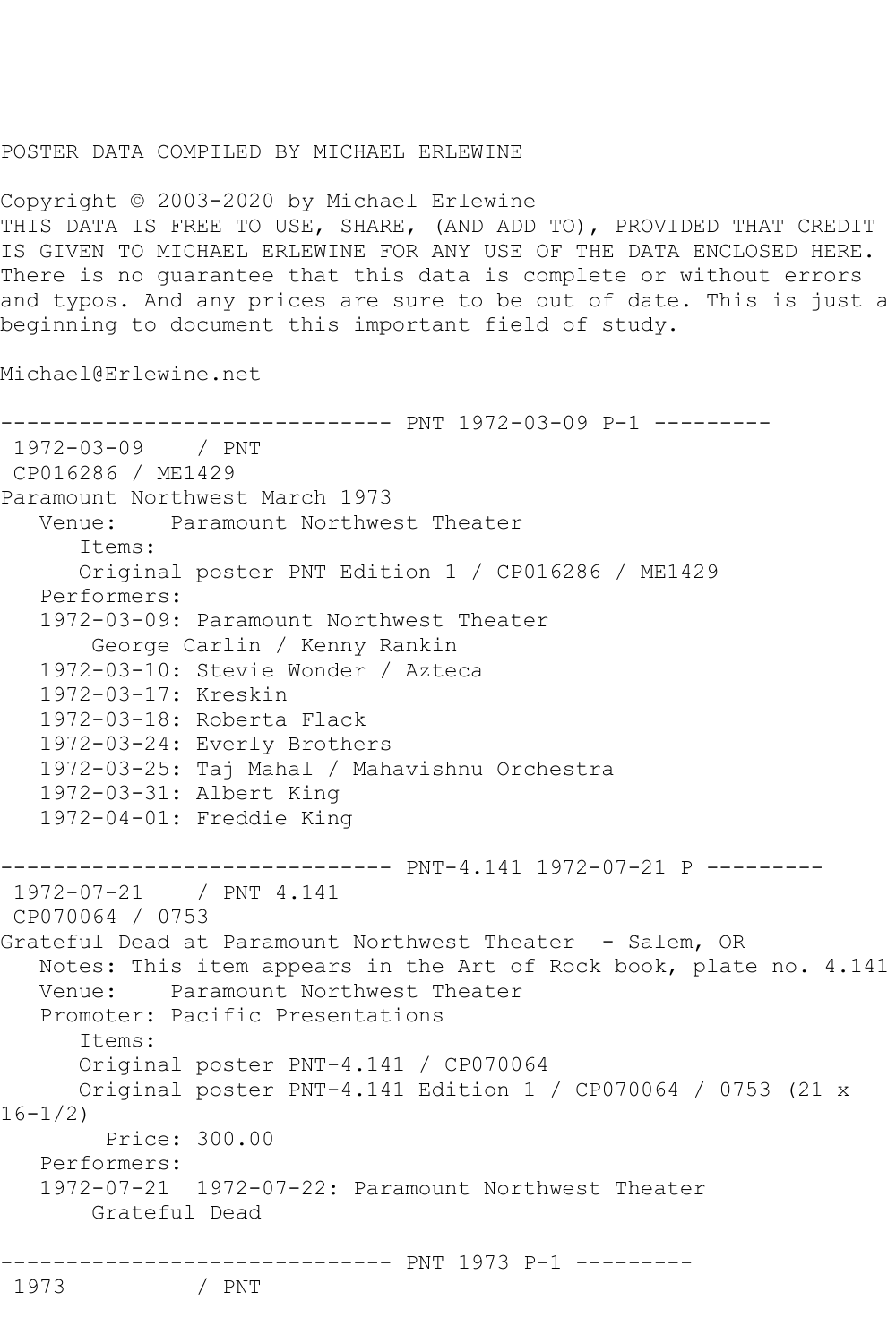CP020810 / XM1973X Curtis Mayfield at Paramount Northwest Theater - Salem, OR<br>Venue: Paramount Northwest Theater Paramount Northwest Theater Items: Original poster PNT Edition 1 / CP020810 / XM1973X Performers: 1973: Paramount Northwest Theater Curtis Mayfield ------------------------------ PNT 1973-01-19 P-1 --------- 1973-01-19 / PNT CP016291 / ME1434 America, John David Souther at Paramount Northwest Theater - Salem, OR Venue: Paramount Northwest Theater Items: Original poster PNT Edition 1 / CP016291 / ME1434 PNT / CP016426 / ME1569 PNT / CP020796 / XM19730119 Performers: 1973-01-19: Paramount Northwest Theater America / John David Souther ------------------------------ PNT 1973-02-05 P-1 --------- 1973-02-05 / PNT CP015529 / ME0675 Edgar Winter, Blood Sweat and Tears at Paramount Northwest Theater - Salem, OR Venue: Paramount Northwest Theater Items: Original poster PNT Edition 1 / CP015529 / ME0675 Performers: 1973-02-05: Paramount Northwest Theater Edgar Winter 1973-02-09: Blood Sweat and Tears 1973-02-16: Jesse Colin Young 1973-02-17: Curtis Mayfield 1973-02-23: Roberta Flack ------------------------------ PNT 1973-02-06 P-1 --------- 1973-02-06 / PNT CP015839 / ME0983 Duke Ellington at Paramount Northwest Theater - Salem, OR Venue: Paramount Northwest Theater Items: Original poster PNT Edition 1 / CP015839 / ME0983 PNT / CP018938 / XA19730206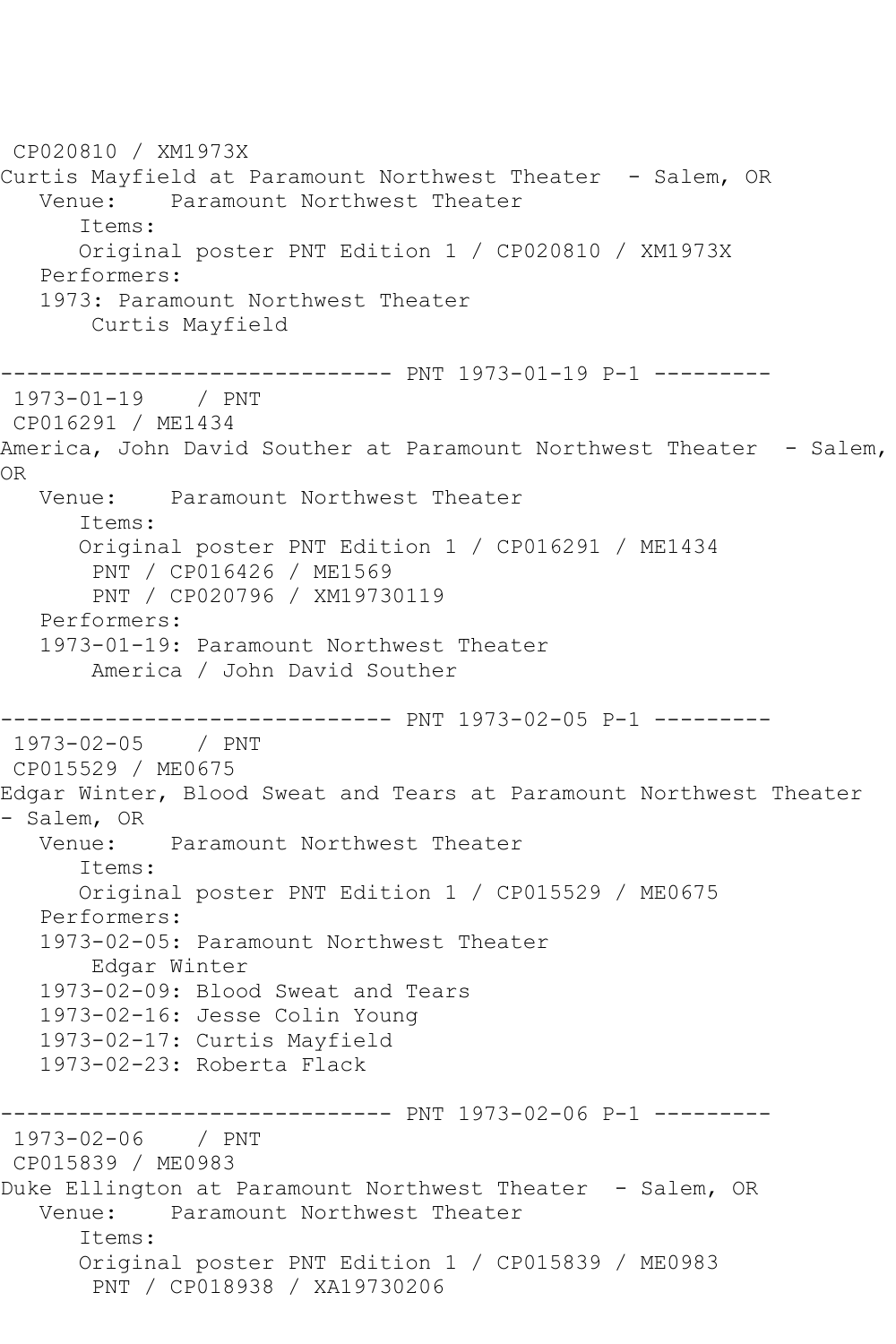PNT / NONE / XA1973020 Performers: 1973-02-06: Paramount Northwest Theater Duke Ellington ------------------------------ PNT 1973-04-04 P-1 --------- 1973-04-04 / PNT CP018945 / XA19730404 Miles Davis, Gabor Szabo at Paramount Northwest Theater - Salem, OR Venue: Paramount Northwest Theater Items: Original poster PNT Edition 1 / CP018945 / XA19730404 PNT / NONE / XA1973040 Performers: 1973-04-04: Paramount Northwest Theater Miles Davis / Gabor Szabo ------------------------------ PNT 1973-06-20 P-1 --------- 1973-06-20 / PNT CP016380 / ME1523 Kris Kristofferson, Rita Coolidge at Paramount Northwest Theater -Salem, OR Venue: Paramount Northwest Theater Promoter: Northwest Releasing Items: Original poster PNT Edition 1 / CP016380 / ME1523 Performers: 1973-06-20: Paramount Northwest Theater Kris Kristofferson / Rita Coolidge ------------------------------ PNT 1973-07- P-1 ---------  $1973 - 07 -$ CP020803 / XM197307 Focus, Donny Hathaway at Paramount Northwest Theater - Salem, OR<br>Venue: Paramount Northwest Theater Paramount Northwest Theater Items: Original poster PNT Edition 1 / CP020803 / XM197307 Performers: 1973-07-: Paramount Northwest Theater Focus / Donny Hathaway / Bloodstone / Seals and Crofts / James Gang / Spooky Tooth ------------------------------- PNT 1973-08- P-1 ----------<br>1973-08- / PNT  $1973 - 08 -$ CP020804 / XM197308 Billy Preston, Ballin' Jack at Paramount Northwest Theater - Salem, OR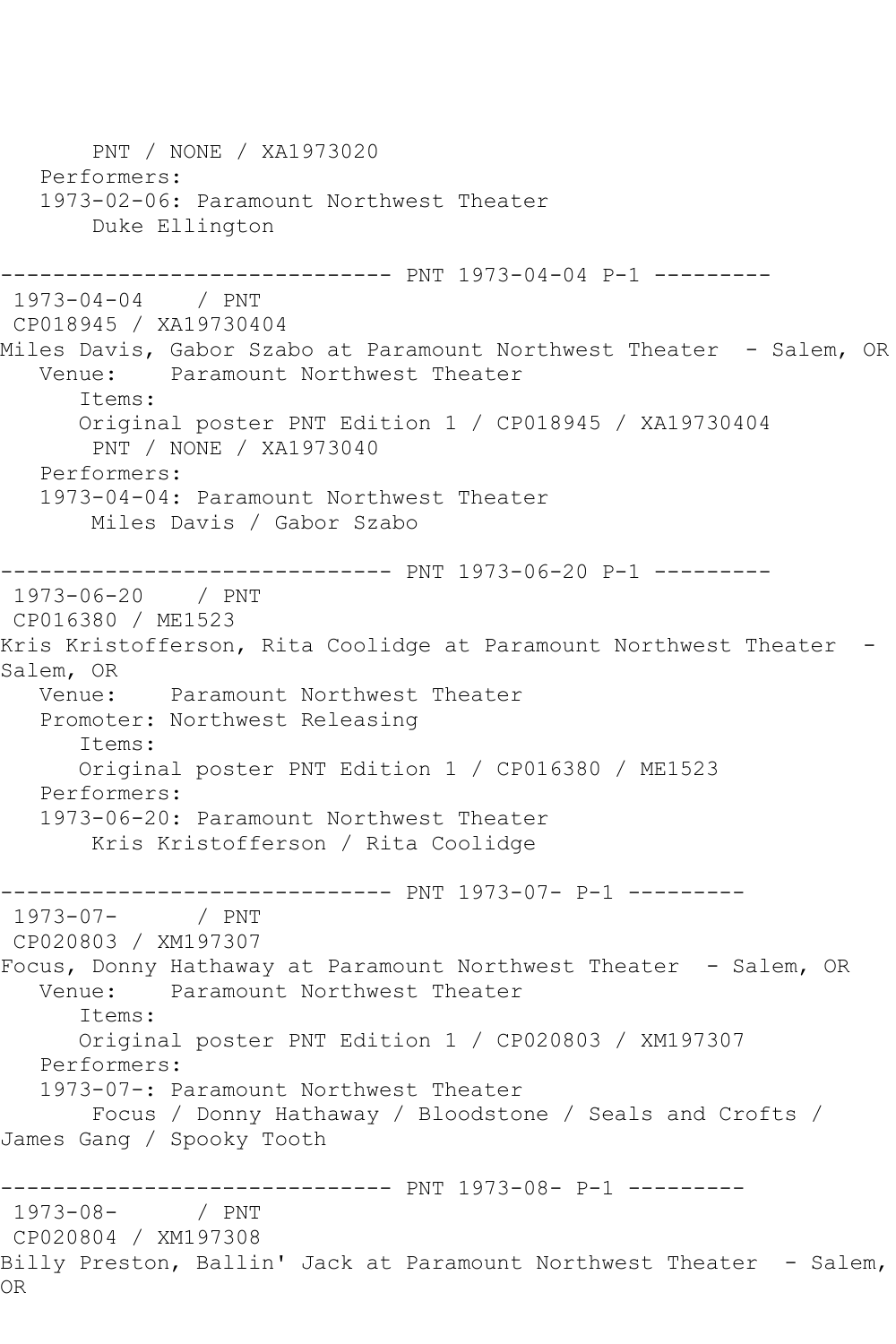Venue: Paramount Northwest Theater Items: Original poster PNT Edition 1 / CP020804 / XM197308 Performers: 1973-08-: Paramount Northwest Theater Billy Preston / Ballin' Jack / Guess Who / DR. John the Night Tripper / Michael Bloomfield / John Hammond Jr. / T. Rex / Lee Michaels / Tower of Power ------------------------------ PNT 1973-08-11 P-1 --------- 1973-08-11 / PNT CP015483 / ME0629 DR. John the Night Tripper, John Hammond Jr. at Paramount Northwest Theater - Salem, OR Artist: Washington Poster Company Venue: Paramount Northwest Theater Items: Original poster PNT Edition 1 / CP015483 / ME0629 Description: 1 original (15 x 21) Price: 300.00 Performers: 1973-08-11: Paramount Northwest Theater DR. John the Night Tripper / John Hammond Jr. / Michael Bloomfield ------------------------------ PNT 1973-08-17 P-1 --------- 1973-08-17 / PNT CP016346 / ME1489 Elvin Bishop, Freddie King at Paramount Northwest Theater - Salem, OR Venue: Paramount Northwest Theater Items: Original poster PNT Edition 1 / CP016346 / ME1489 Performers: 1973-08-17: Paramount Northwest Theater Elvin Bishop / Freddie King / Azteca ------------------------------ PNT 1973-09-22 P-1 --------- 1973-09-22 / PNT CP018952 / XA19730922 Joe Walsh, Mott the Hoople at Paramount Northwest Theater - Salem, OR Venue: Paramount Northwest Theater Items: Original poster PNT Edition 1 / CP018952 / XA19730922 PNT / CP015901 / ME1045 Performers: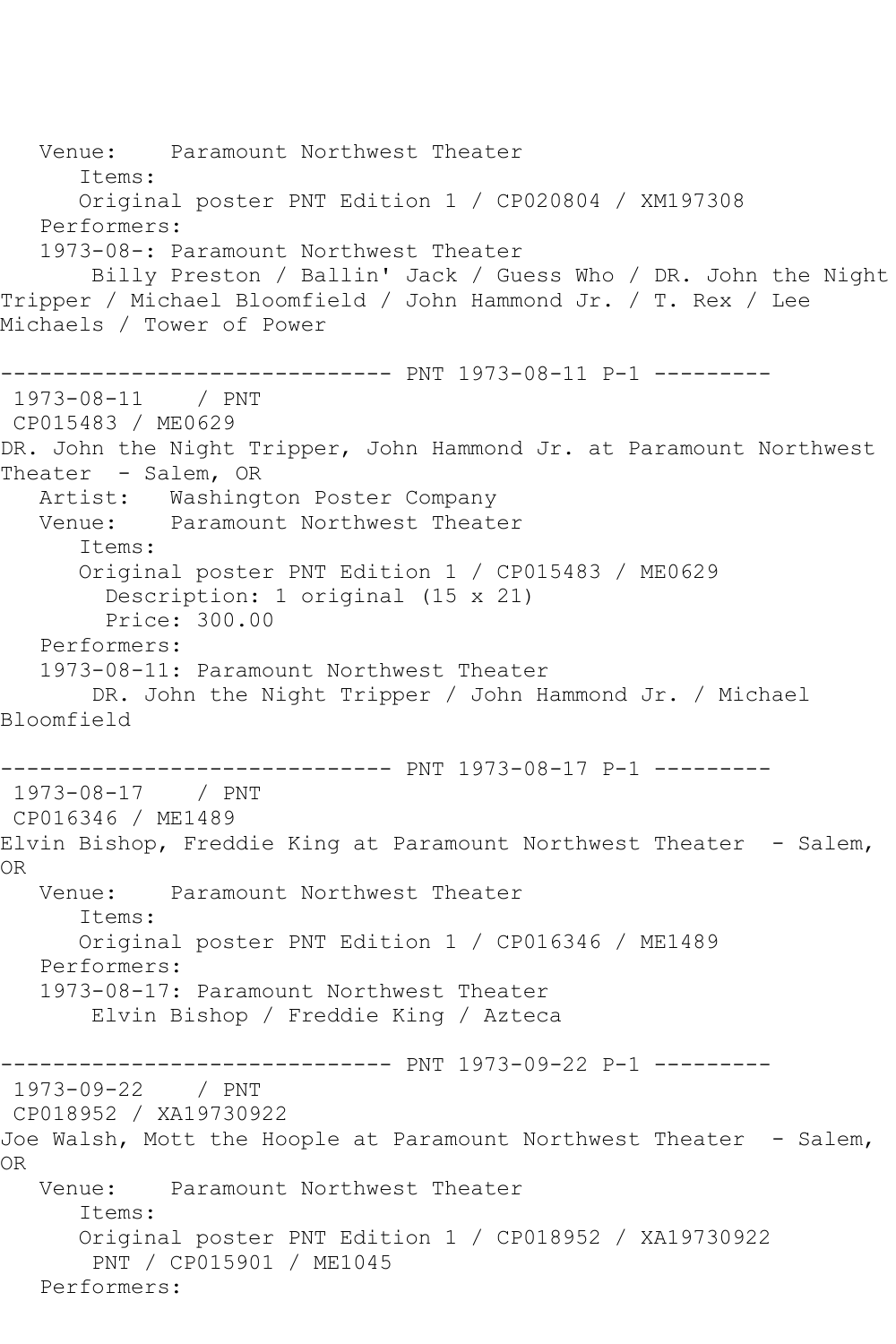1973-09-22: Paramount Northwest Theater Joe Walsh / Mott the Hoople / Barnstorm / Stories ------------------------------ PNT 1973-12-30 P-1 ---------  $1973 - 12 - 30$ CP018957 / XA19731230 Quicksilver Messenger Service, Mendocino All-Stars at Paramount Northwest Theater - Salem, OR Venue: Paramount Northwest Theater Promoter: Get Down Productions Items: Original poster PNT Edition 1 / CP018957 / XA19731230 Original poster PNT Edition 1 / CP015484 / ME0630 PNT / NONE / XA1973123 Performers: 1973-12-30: Paramount Northwest Theater Quicksilver Messenger Service / Mendocino All-Stars ------------------------------ PNT 19730-7-28 P-1 --------- 19730-7-28 / PNT CP015516 / ME0662 CTI Summer Jazz at Paramount Northwest Theater Venue: Paramount Northwest Theater Items: Original poster PNT Edition 1 / CP015516 / ME0662 Performers: 19730-7-28: Paramount Northwest Theater Feddie Hubbard / Johnny Hammond / Hubert Laws / Stanley Turrentine / George Benson / Ron Carter / Jack Dejohnette / Airto Moreira ------------------------------ PNT 1974-03-08 P-1 --------- 1974-03-08 / PNT CP015518 / ME0664 Herbie Hancock, Weather Report at Paramount Northwest Theater - Salem, OR<br>:Venue Paramount Northwest Theater Items: Original poster PNT Edition 1 / CP015518 / ME0664 PNT / CP018961 / XA19740308 PNT / NONE / XA1974030 Performers: 1974-03-08: Paramount Northwest Theater Herbie Hancock / Weather Report / Graham Central Station / Hank Crawford 1974-03-16: Frank Zappa 1974-03-22: Eagles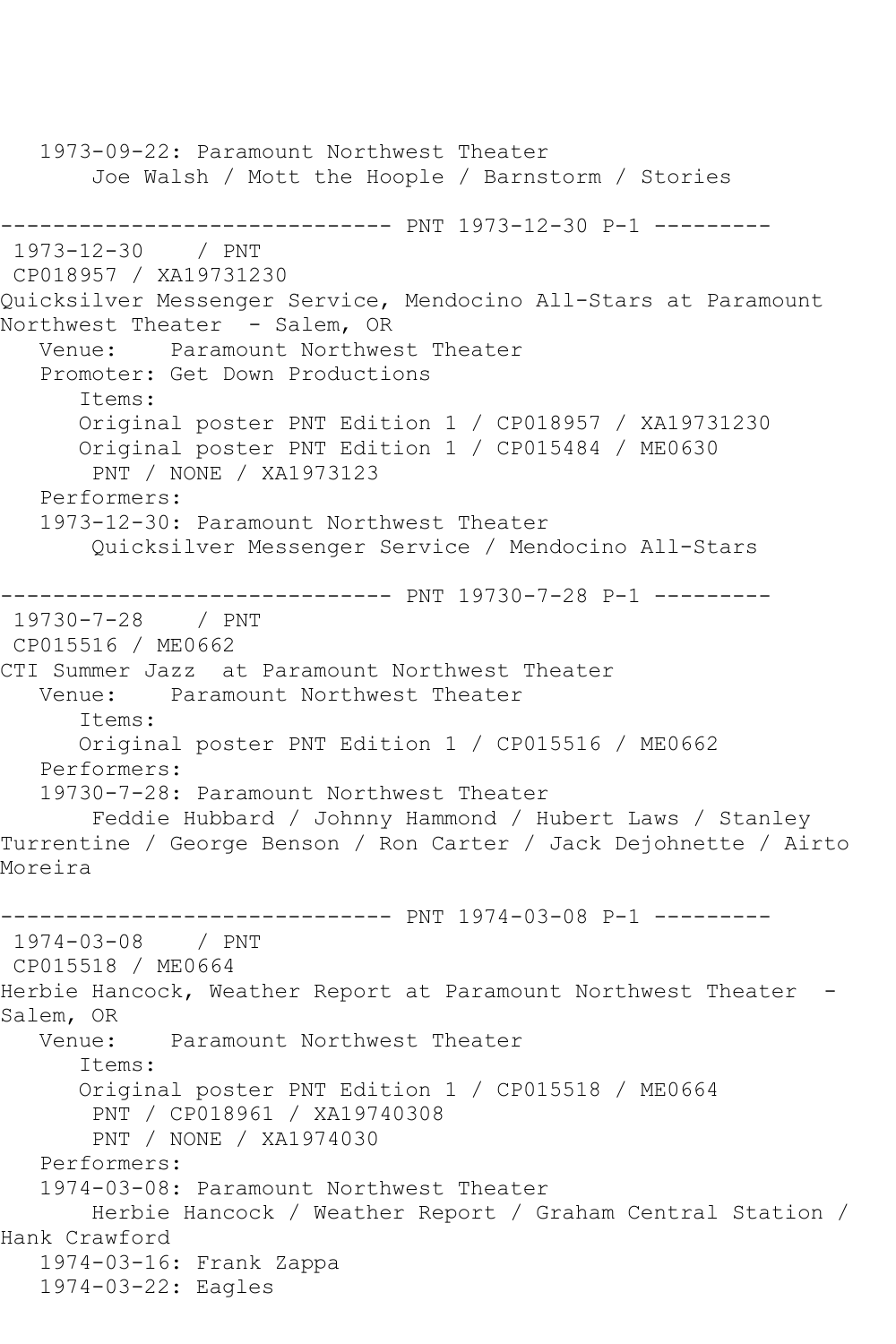------------------------------ PNT 1974-05-08 P-1 --------- 1974-05-08 / PNT CP015549 / ME0695 Tod Rundgren at Paramount Northwest Theater - Salem, OR Venue: Paramount Northwest Theater Promoter: Double Tee Items: Original poster PNT Edition 1 / CP015549 / ME0695 PNT / CP016243 / ME1386 Performers: 1974-05-08: Paramount Northwest Theater Tod Rundgren ------------------------------ PNT 1974-06-30 P-1 --------- 1974-06-30 / PNT CP016224 / ME1367 Paramount Northwest Calendar July Venue: Paramount Northwest Theater Items: Original poster PNT Edition 1 / CP016224 / ME1367 Performers: 1974-06-30: Paramount Northwest Theater Steely Dan / Kiki Dee 1974-07-07: Earth Wind and Fire / Kathi Mcdonald 1974-07-12: Procol Harum / Peter Frampton / Steeleye Span 1974-07-13: Graham Central Station 1974-07-28: CTI Summer Jazz ------------------------------ PNT 1974-07-26 P-1 --------- 1974-07-26 / PNT CP018969 / XA19740726 Carlos Santana, Michael Shrieve at Paramount Northwest Theater - Salem, OR Artist: David Brown Venue: Paramount Northwest Theater Items: Original poster PNT Edition 1 / CP018969 / XA19740726 PNT / CP016134 / ME1278 Performers: 1974-07-26: Paramount Northwest Theater Carlos Santana / Michael Shrieve / Armando Peraza / Leon Patillo / Jules Broussard ---------------------- PNT 1974-11-02 P-1 ---------1974-11-02 / PNT CP016175 / ME1319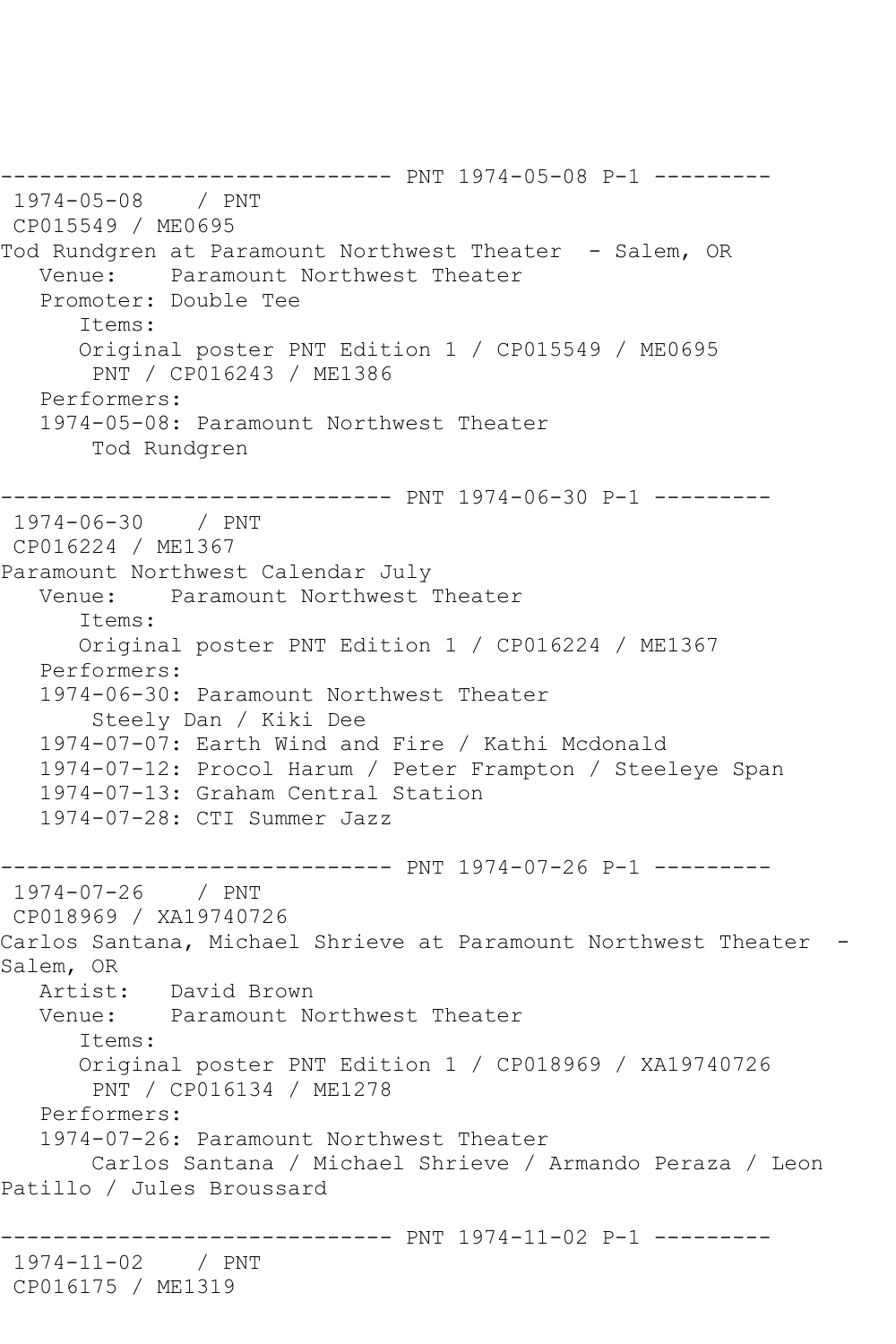Swing, Sammy Davis Jr. at Paramount Northwest Theater - Salem, OR Venue: Paramount Northwest Theater Promoter: Get Down Productions Items: Original poster PNT Edition 1 / CP016175 / ME1319 Performers: 1974-11-02: Paramount Northwest Theater Swing / Sammy Davis Jr. / Johnny Brown ------------------------------ PNT 1974-12-29 P-1 --------- 1974-12-29 / PNT CP016055 / ME1199 Herbie Hancock, Deodato at Paramount Northwest Theater - Salem, OR Venue: Paramount Northwest Theater Promoter: Get Down Productions Items: Original poster PNT Edition 1 / CP016055 / ME1199 Performers: 1974-12-29: Paramount Northwest Theater Herbie Hancock / Deodato ------------------------------ PNT 1975-02-21 P-1 --------- 1975-02-21 / PNT CP015532 / ME0678 Tower of Power, Taj Mahal at Paramount Northwest Theater - Salem, OR Venue: Paramount Northwest Theater Items: Original poster PNT Edition 1 / CP015532 / ME0678 Performers: 1975-02-21: Paramount Northwest Theater Tower of Power / Taj Mahal 1975-03-09: Robin Trower / Montrose 1975-04-11: Roberta Flack / George Benson 1975-04-04: Average White Band ------------------------------ PNT 1975-03-28 P-1 --------- 1975-03-28 / PNT CP016223 / ME1366 Paramount Northwest Calendar Spring 1975 Venue: Paramount Northwest Theater Items: Original poster PNT Edition 1 / CP016223 / ME1366 Performers: 1975-03-28: Paramount Northwest Theater Peter Frampton / Roy Buchanan / Babe Ruth 1975-04-04: Average White Band / John Mayall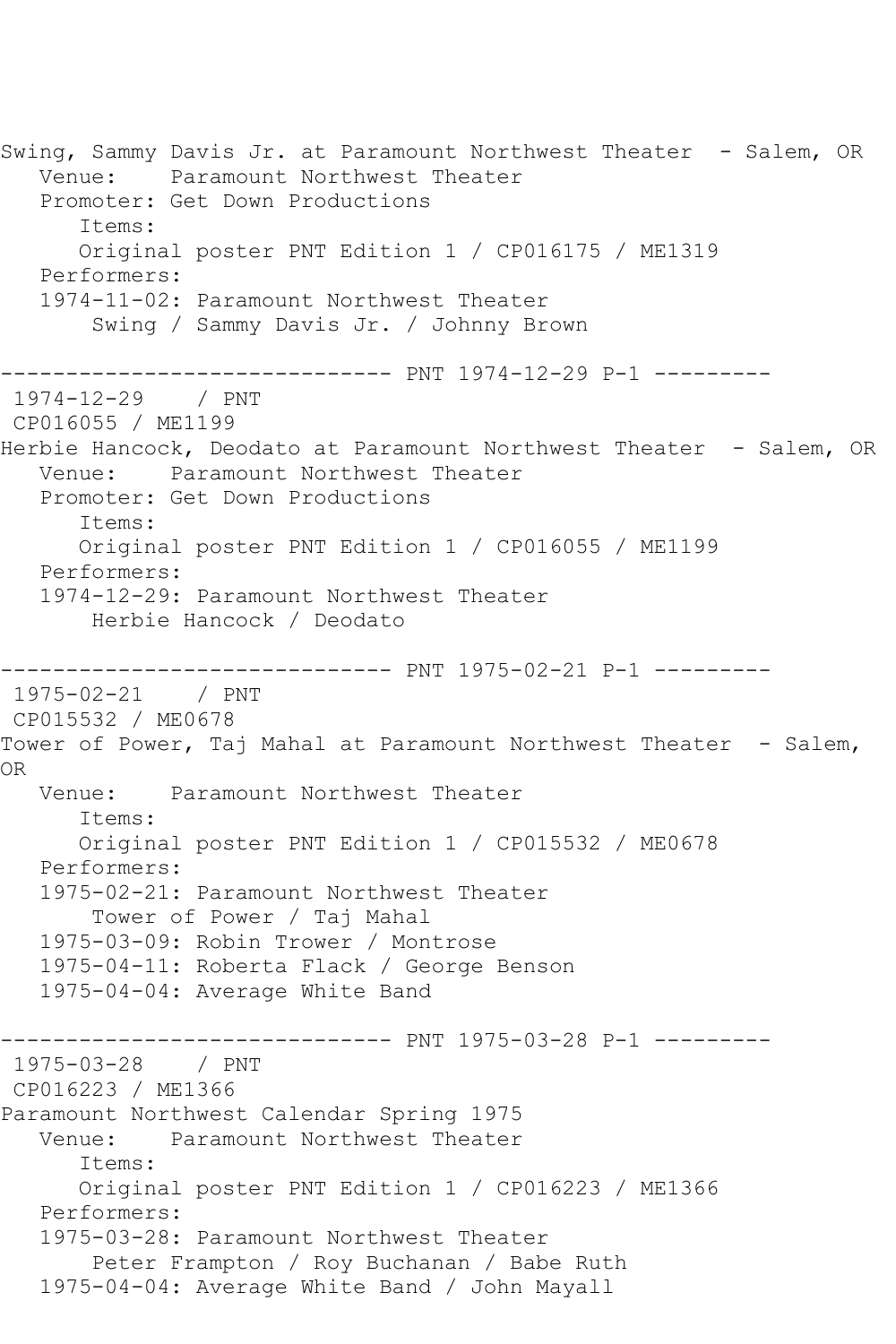1975-04-11: Roberta Flack / George Benson 1975-04-25: Chick Corea / Return To Forever / Larry Coryell / Eleventh House 1975-04-27: Joe Walsh 1975-05-02: Lynyrd Skynyrd 1975-05-03: Billy Cobham / Weather Report ------------------------------ PNT 1975-04-11 P-1 --------- 1975-04-11 / PNT CP016383 / ME1526 Robert Flack, George Benson at Paramount Northwest Theater - Salem, OR Venue: Paramount Northwest Theater Promoter: Get Down Productions Items: Original poster PNT Edition 1 / CP016383 / ME1526 Performers: 1975-04-11: Paramount Northwest Theater Robert Flack / George Benson ------------------------------ PNT 1975-06-22 P-1 --------- 1975-06-22 / PNT CP015533 / ME0679 Earth Wind and Fire, Crusaders at Paramount Northwest Theater - Salem, OR Venue: Paramount Northwest Theater Items: Original poster PNT Edition 1 / CP015533 / ME0679 PNT / CP016285 / ME1428 Performers: 1975-06-22: Paramount Northwest Theater Earth Wind and Fire 1975-07-02: Crusaders / Tom Scott 1975-07-04: Blue Oyster Cult / Journey 1975-08-01: CTI Summer Jazz ------------------------------ PNT 1975-07-07 P-1 --------- 1975-07-07 / PNT CP015925 / ME1069 Focus, David Blue at Paramount Northwest Theater - Salem, OR<br>Venue: Paramount Northwest Theater Paramount Northwest Theater Items: Original poster PNT Edition 1 / CP015925 / ME1069 Performers: 1975-07-07: Paramount Northwest Theater Focus / David Blue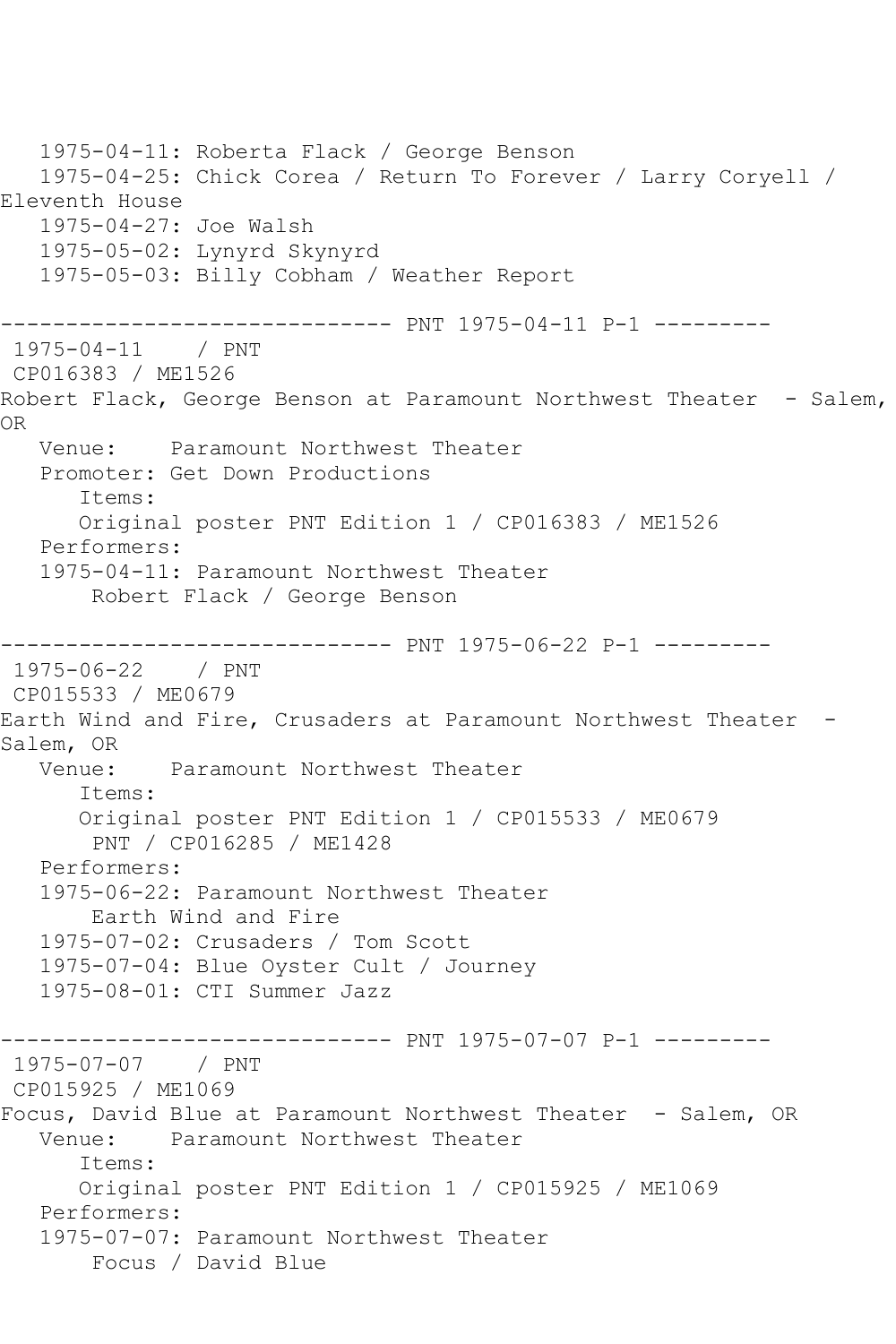------------------------------ PNT 1975-11-12 P-1 --------- 1975-11-12 / PNT CP016283 / ME1426 Rory Gallagher, Steppenwolf at Paramount Northwest Theater - Salem, OR Venue: Paramount Northwest Theater Promoter: Get Down Productions Items: Original poster PNT Edition 1 / CP016283 / ME1426 Performers: 1975-11-12: Paramount Northwest Theater Rory Gallagher 1975-11-22: Steppenwolf / Argent / Herbie Hancock ------------------------------ PNT 1976-03-29 P-1 --------- 1976-03-29 / PNT CP020853 / XM19760329 New Riders of the Purple Sage, Richard Torrence at Paramount Northwest Theater - Salem, OR<br>Venue: Paramount Northwes Paramount Northwest Theater Items: Original poster PNT Edition 1 / CP020853 / XM19760329 PNT / NONE / XM1976032 Performers: 1976-03-29: Paramount Northwest Theater New Riders of the Purple Sage / Richard Torrence / Eureka ---------------- PNT 1976-04-03 P-1 ----------<br>/ PNT  $1976 - 04 - 03$ CP016594 / ME1737 The Film "Rust Never Sleeps" by Neil Young and Crazy Horse at Paramount Northwest Theater<br>Venue: Paramount North Paramount Northwest Theater Items: Original poster PNT Edition 1 / CP016594 / ME1737 PNT / CP015574 / ME0720 PNT / CP018988 / XA19760403 Performers: 1976-04-03: Paramount Northwest Theater Rust Never Sleeps / Neil Young ------------------------------ PNT 1976-07-14 P-1 --------- 1976-07-14 / PNT CP020860 / XM19760714 Seals and Crofts, England Dan at Paramount Northwest Theater -Salem, OR Venue: Paramount Northwest Theater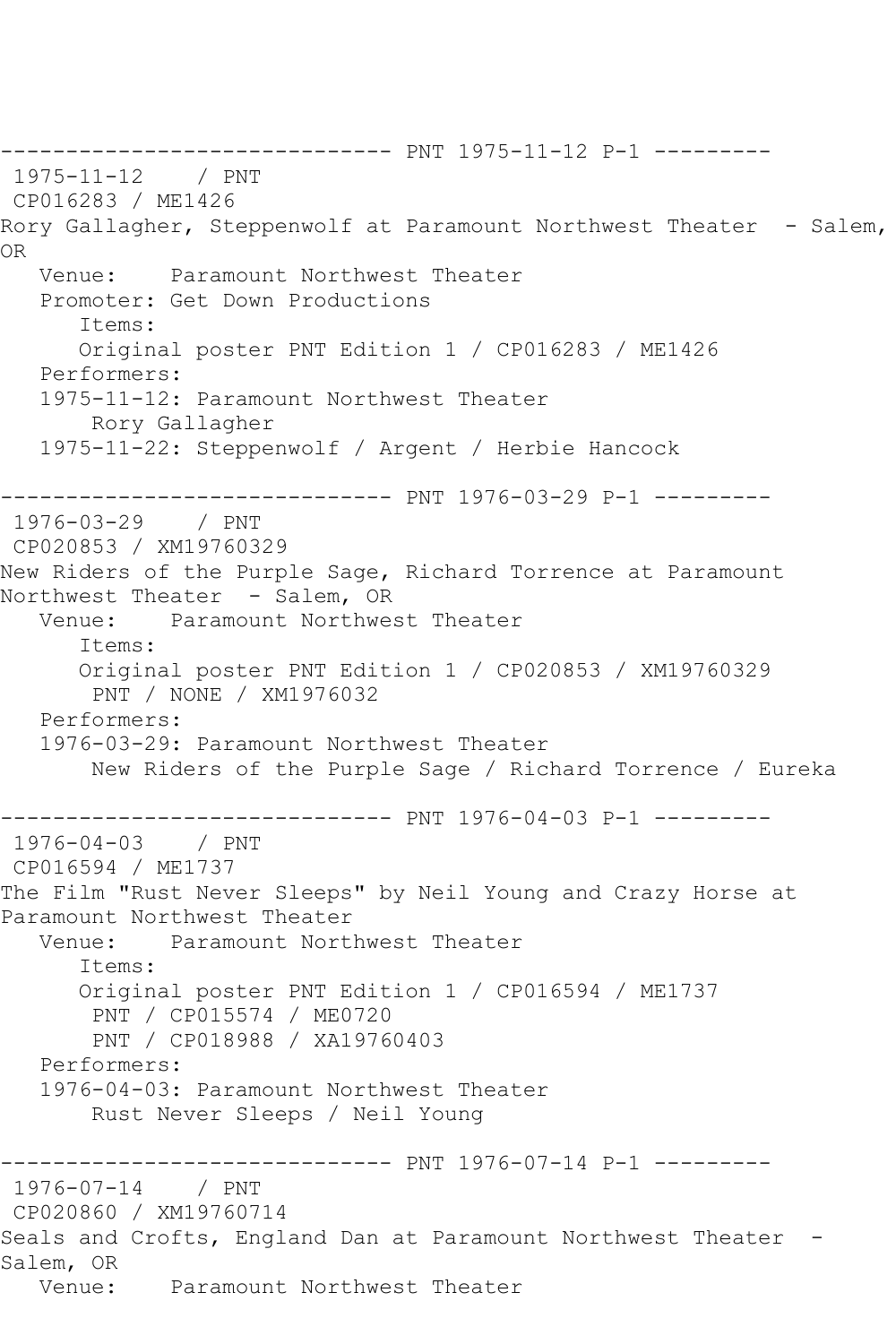Items: Original poster PNT Edition 1 / CP020860 / XM19760714 PNT / NONE / XM1976071 Performers: 1976-07-14: Paramount Northwest Theater Seals and Crofts / England Dan / John Ford Coley ------------------------------ PNT 1977 P-1 --------- 1977 CP020910 / XM1977A Commander Cody and his Lost Planet Airmen, David Bromberg at Paramount Northwest Theater - Salem, OR Venue: Paramount Northwest Theater Items: Original poster PNT Edition 1 / CP020910 / XM1977A Performers: 1977: Paramount Northwest Theater Commander Cody and his Lost Planet Airmen / David Bromberg ------------------------------ PNT 1977-02-24 P-1 ---------  $1977 - 02 - 24$ CP015543 / ME0689 Ronnie Milsap, Crystal Gayle at Paramount Northwest Theater -Salem, OR<br>:Venue Paramount Northwest Theater Promoter: KWJJ Items: Original poster PNT Edition 1 / CP015543 / ME0689 Performers: 1977-02-24: Paramount Northwest Theater Ronnie Milsap / Crystal Gayle ------------------------------ PNT 1977-03-18 P-1 --------- 1977-03-18 / PNT CP015548 / ME0694 Styx, Amrbosia at Paramount Northwest Theater - Salem, OR<br>Venue: Paramount Northwest Theater Paramount Northwest Theater Items: Original poster PNT Edition 1 / CP015548 / ME0694 Performers: 1977-03-18: Paramount Northwest Theater Styx / Amrbosia ------------------------------ PNT 1977-04-30 P-1 --------- 1977-04-30 / PNT CP015867 / ME1011 Donald Byrd, NCCU at Paramount Northwest Theater - Salem, OR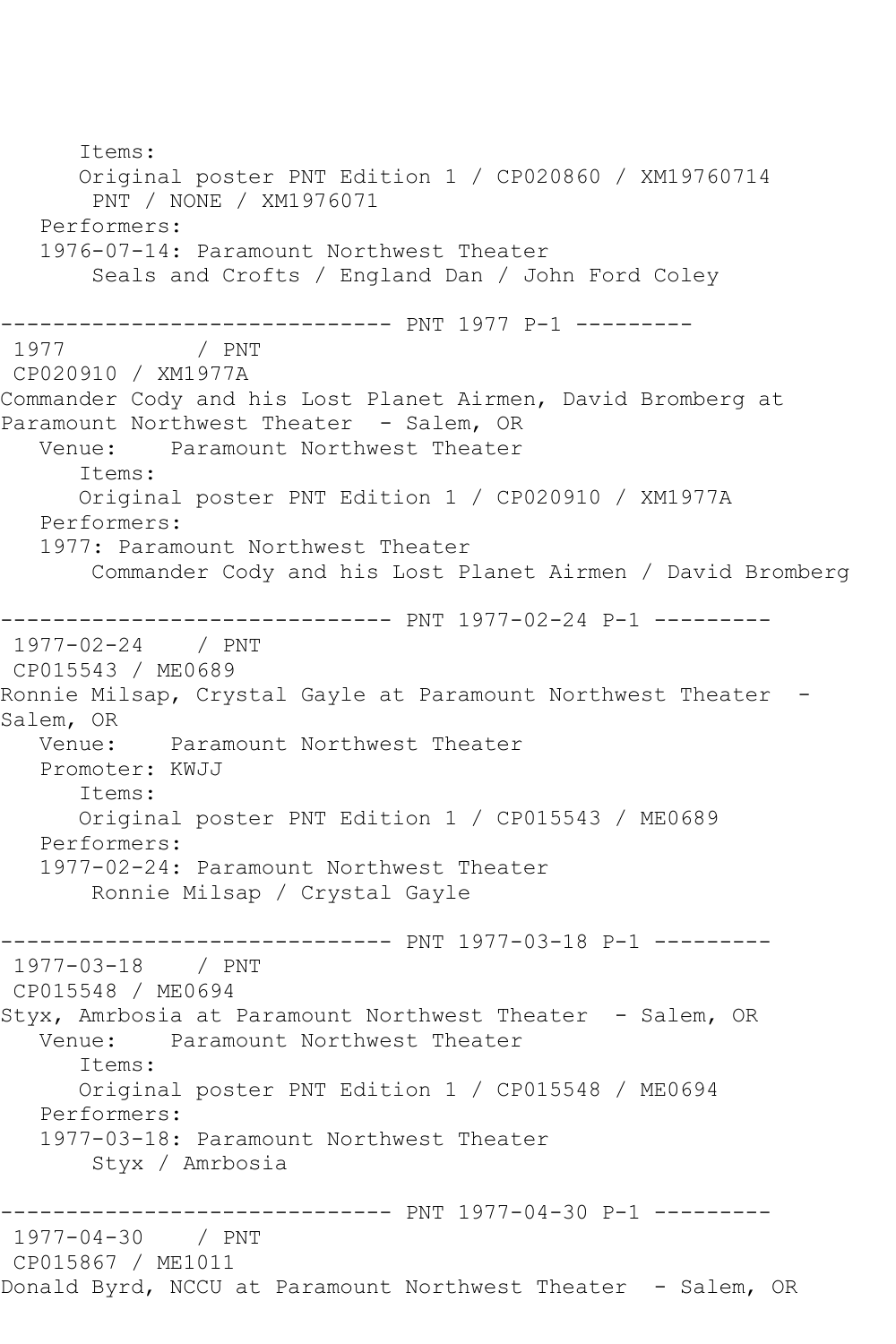Venue: Paramount Northwest Theater Promoter: Larry Bailey Items: Original poster PNT Edition 1 / CP015867 / ME1011 Performers: 1977-04-30: Paramount Northwest Theater Donald Byrd / NCCU ------------------------------ PNT 1977-06-24 P-1 --------- 1977-06-24 / PNT CP020899 / XM19770624 Ronnie Laws, Brecker Brothers at Paramount Northwest Theater -Salem, OR Venue: Paramount Northwest Theater Items: Original poster PNT Edition 1 / CP020899 / XM19770624 PNT / NONE / XM1977062 Performers: 1977-06-24: Paramount Northwest Theater Ronnie Laws / Brecker Brothers / Seawind ------------------------------ PNT 1977-07-24 P-1 --------- 1977-07-24 / PNT CP015893 / ME1037 Bob Marley at Paramount Northwest Theater - Salem, OR Venue: Paramount Northwest Theater Promoter: Stormy Weather Productions Items: Original poster PNT Edition 1 / CP015893 / ME1037 (11 x 17) Price: 150.00 PNT / CP018995 / XA19770724 PNT / NONE / XA1977072 Performers: 1977-07-24: Paramount Northwest Theater Bob Marley ------------------------------ PNT 1978-05-19 P-1 --------- 1978-05-19 / PNT CP016323 / ME1466 Les Mccann, Grover Washington Jr. at Paramount Northwest Theater -Salem, OR Venue: Paramount Northwest Theater Items: Original poster PNT Edition 1 / CP016323 / ME1466 Performers: 1978-05-19: Paramount Northwest Theater Les Mccann / Grover Washington Jr. / Airto Moreira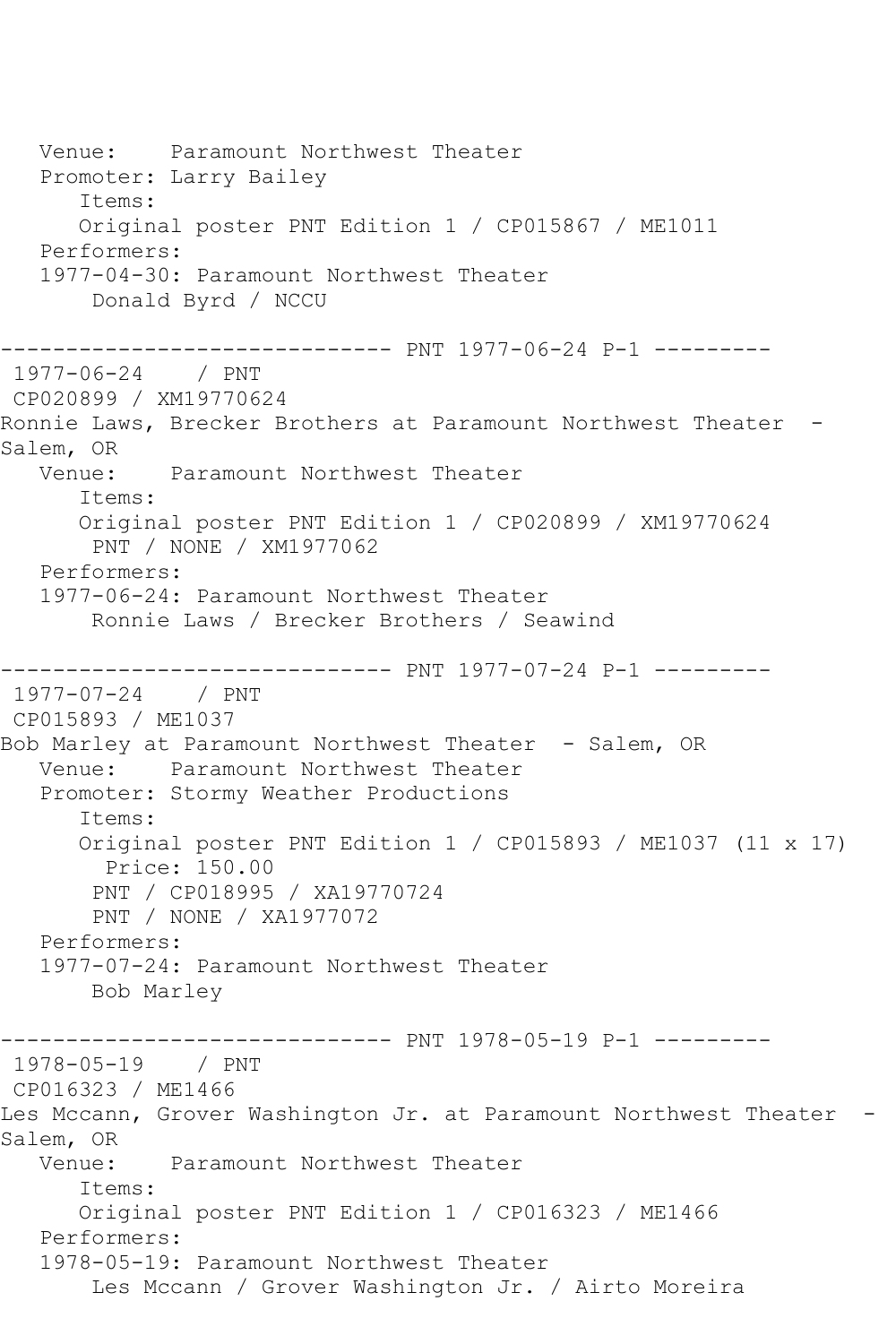------------------------------ PNT 1978-07-06 P-1 --------- 1978-07-06 / PNT CP016393 / ME1536 Chuck Mangione at Paramount Northwest Theater - Salem, OR Venue: Paramount Northwest Theater Promoter: Northwest Releasing Items: Original poster PNT Edition 1 / CP016393 / ME1536 PNT / CP020097 / XK19720706 PNT / NONE / XK1972070 Performers: 1978-07-06: Paramount Northwest Theater Chuck Mangione ------------------------------ PNT 1978-09-16 P-1 --------- 1978-09-16 / PNT CP015882 / ME1026 Chuck Mangione at Paramount Northwest Theater - Salem, OR Venue: Paramount Northwest Theater Promoter: Northwest Releasing Items: Original poster PNT Edition 1 / CP015882 / ME1026 Performers: 1978-09-16 1978-09-17: Paramount Northwest Theater Chuck Mangione ------------------------------ STN 1983-07-14 P-1 --------- 1983-07-14 / STN CP007031 / CP02281 Dinosaurs at Starry Night, Portland [Portland, OR] Private Notes: Dinosaur \* A-/B+ 75 Artist: Alton Kelley<br>Venue: Starry Night, Starry Night, Portland Items: Original poster STN Edition 1 / CP007031 / CP02281 Price: 75.00 Handbill STN Edition 1 / CP016163 / ME1307 Performers: 1983-07-14: 1983-07-16: Starry Night, Portland Starry Night, Portland 19zz-07-14: Starry Night, Portland 19zz-07-14: Starry Night, Portland Dinosaurs / Dinosaurs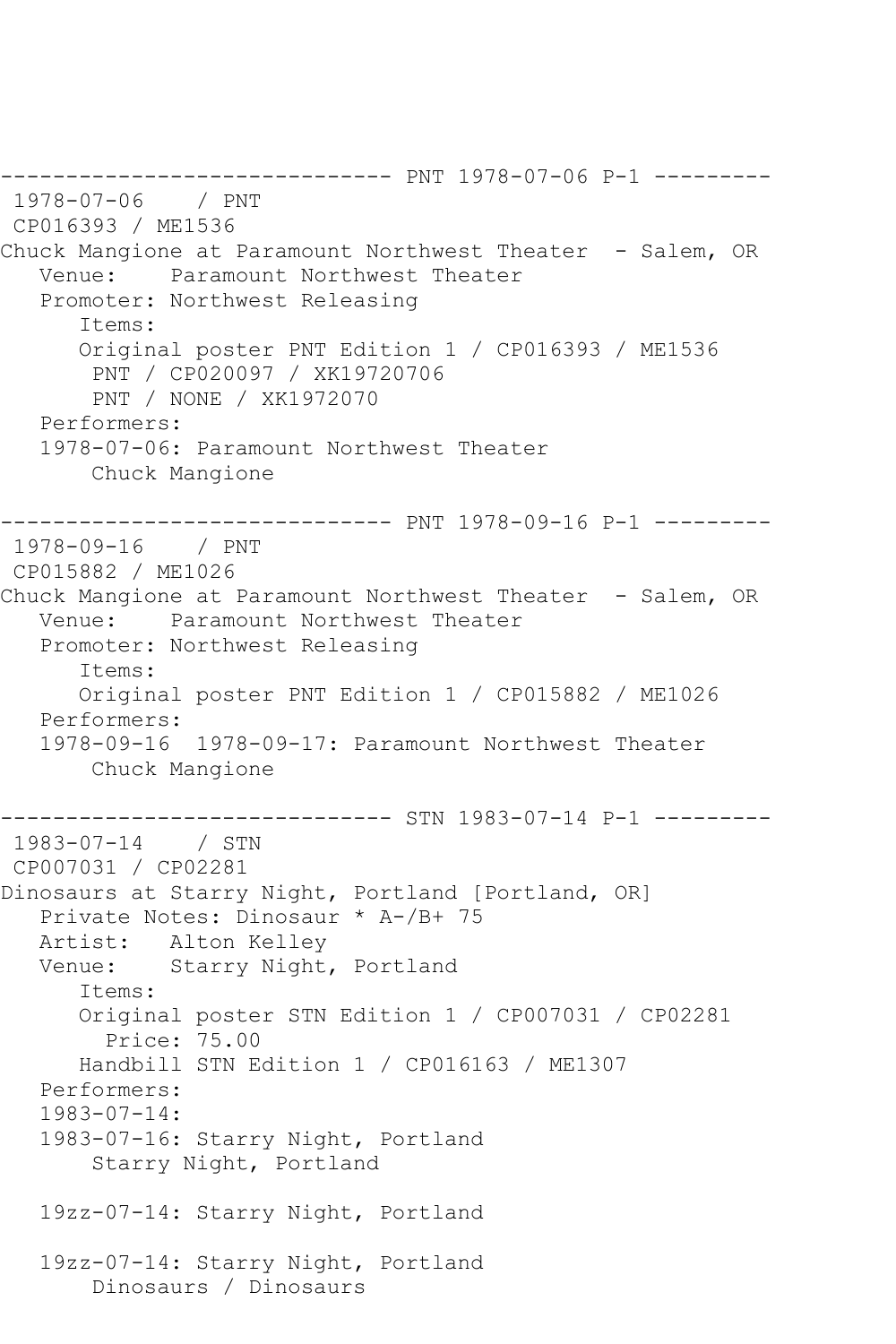```
 19zz-07-16: Paramount Northwest Theater
    19zz-07-16: Paramount Northwest Theater
        Dinosaurs / Dinosaurs
                  ------------ BGCA-BGP-189 1998-04-02 P-1 ---------
1998-04-02 / BGCA BGP-189
CP006643 / CP01893
Radiohead at Bill Graham Civic Auditorium - San Francisco, CA
   Private Notes: BGP-189 * 60, A-
       Event: Spiritualized
  Artist: Arlene Owseichik -- Art Director<br>Venue: Bill Graham Civic Auditorium
            Bill Graham Civic Auditorium
   Promoter: Bill Graham Presents BGP
       Items:
       Original poster BGCA-BGP-189 Edition 1 / CP006643 / CP01893 
(11 x 19)
        Price: 63.00
   Performers:
   1998-04-02: Bill Graham Civic Auditorium
        Radiohead
    1998-04-04: Salem Armory
   1998-04-05: Paramount Northwest Theater
------------------------------ PNT 19zz-00-08 P-1 ---------
19zz-00-08 / PNT 
CP015520 / ME0666
Fleetwood Mac, Tim Buckley at Paramount Northwest Theater - Seattle,
WA
       Event: hej noæi, stani, zora nek svane
   Venue: Paramount Northwest Theater
       Items:
       Original poster PNT Edition 1 / CP015520 / ME0666
    Performers:
    19zz-00-08: Paramount Northwest Theater
        Fleetwood Mac / Tim Buckley / Silverhead
   19zz-01-15: Van Morrison / Caledonia Soul Orchestra
    19zz-01-16: Foghat
    19zz-01-22: Poco
------------------------------ PNT 19zz-01-05 P-1 ---------
19zz-01-05 / PNT 
CP015535 / ME0681
B.B. King, Canned Heat Blues Band at Paramount Northwest Theater -
Salem, OR
```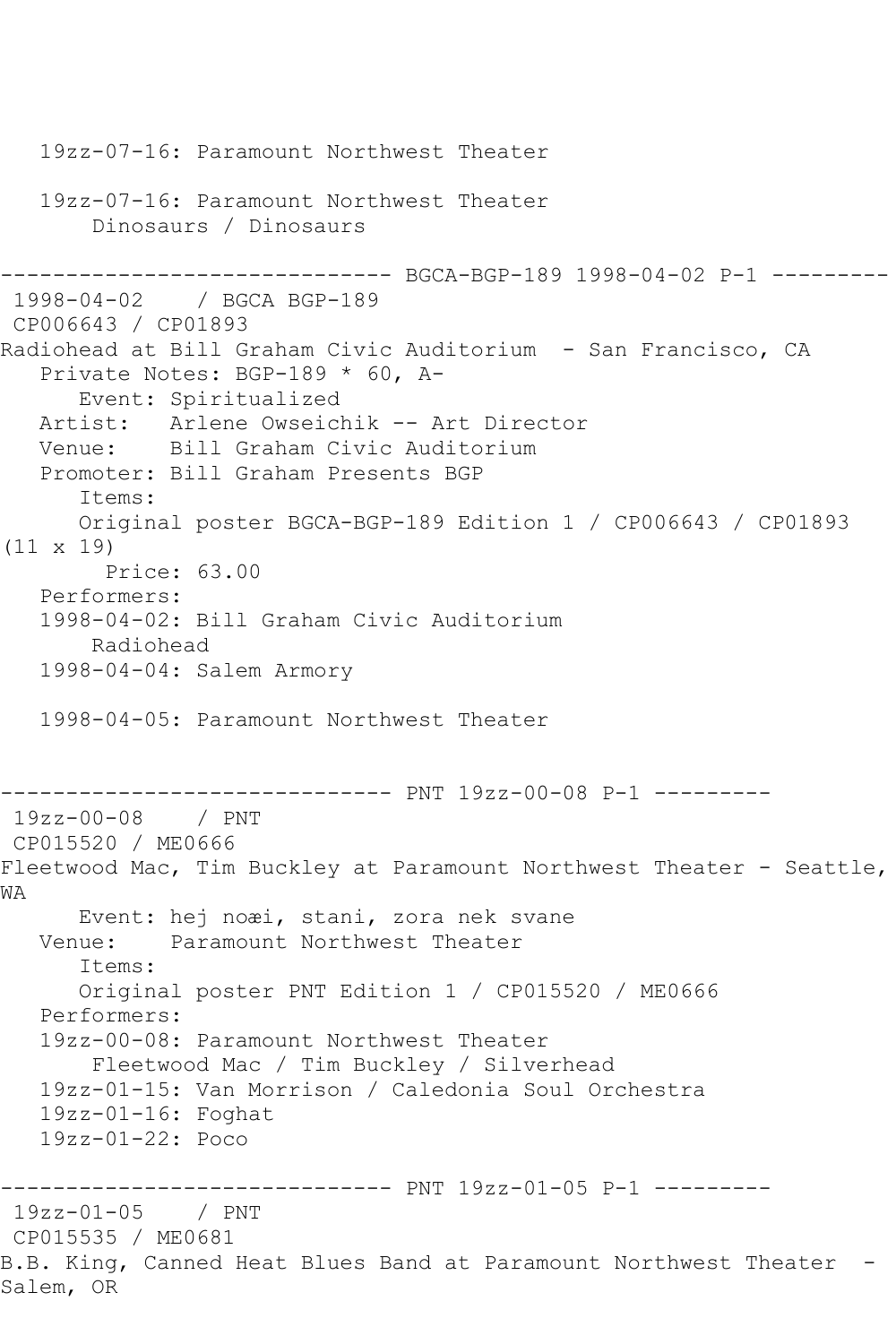```
 Venue: Paramount Northwest Theater
       Items:
       Original poster PNT Edition 1 / CP015535 / ME0681
   Performers:
   19zz-01-05: Paramount Northwest Theater
        B.B. King
   19zz-01-06: Canned Heat Blues Band
   19zz-01-12: Richie Havens / Portland
   19zz-01-19: America
   19zz-01-20: Loggins and Messina / Steely Dan
   19zz-01-26: Quicksilver Messenger Service / R.E.O. Speedwagon
   19zz-01-14: Cold Blood
------------------------------ PNT 19zz-01-05 P-1 ---------
19zz-01-05 / PNT 
CP015521 / ME0667
Chambers Brothers, Stoneground at Paramount Northwest Theater -
Salem, OR<br>:Venue
             Paramount Northwest Theater
       Items:
      Original poster PNT Edition 1 / CP015521 / ME0667
   Performers:
   19zz-01-05: Paramount Northwest Theater
       Chambers Brothers / Stoneground
   19zz-01-06: Stan Kenton
   19zz-01-11: Savoy Brown / Mandrill
   19zz-01-12: Slade / Sons of Champlin
   19zz-01-18: Boz Scaggs / DR. Hook and his Medicine Show
   19zz-01-19: Grover Washington Jr. / Les Mccann / Airto Moreira
   19zz-01-23: Procol Harum
   19zz-01-25: Wishbone Ash / Glencoe
------------------------------ PNT 19zz-01-30 P-1 ---------
19zz-01-30 / PNT 
CP016355 / ME1498
Dave Mason at Paramount Northwest Theater - Salem, OR
   Venue: Paramount Northwest Theater
   Promoter: Get Down Productions
       Items:
       Original poster PNT Edition 1 / CP016355 / ME1498
   Performers:
   19zz-01-30: Paramount Northwest Theater
        Dave Mason
  ------------------------------ PNT 19zz-02-09 P-1 ---------
19zz-02-09 / PNT 
CP016072 / ME1216
```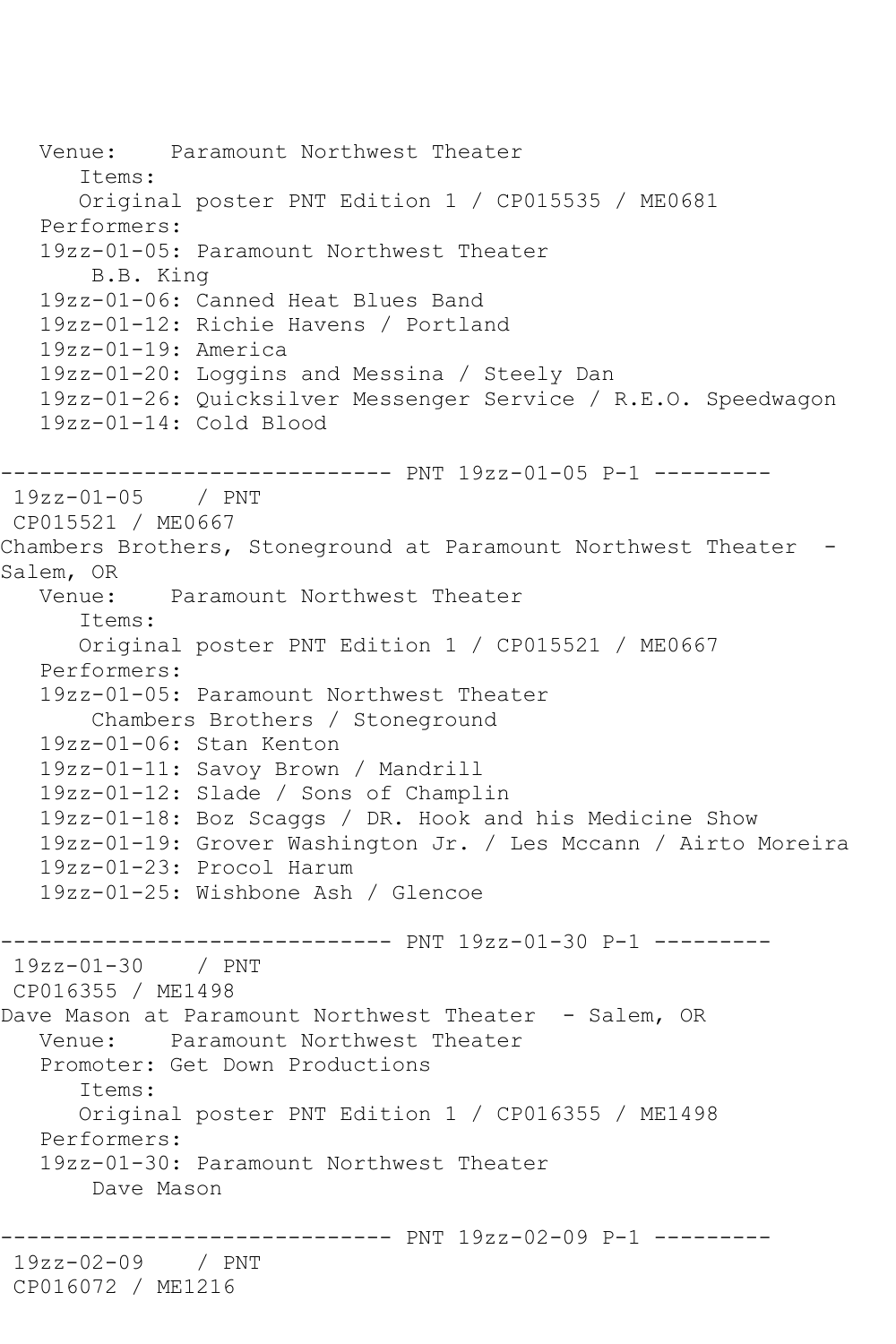Danny O'keefe, Blood Sweat and Tears at Paramount Northwest Theater - Salem, OR<br>Venue: Paramount Northwest Theater Items: Original poster PNT Edition 1 / CP016072 / ME1216 PNT / CP016429 / ME1572 Performers: 19zz-02-09: Paramount Northwest Theater Danny O'keefe / Blood Sweat and Tears ------------------------------ PNT 19zz-02-16 P-1 --------- 19zz-02-16 / PNT CP016378 / ME1521 Jesse Colin Young, Albert Collins and the Icebreakers at Paramount Northwest Theater - Salem, OR Venue: Paramount Northwest Theater Items: Original poster PNT Edition 1 / CP016378 / ME1521 Performers: 19zz-02-16: Paramount Northwest Theater Jesse Colin Young / Albert Collins and the Icebreakers ------------------------------ PNT 19zz-02-17 P-1 --------- 19zz-02-17 / PNT CP015974 / ME1118 Curtis Mayfield, Superfly at Paramount Northwest Theater - Salem, OR Venue: Paramount Northwest Theater Items: Original poster PNT Edition 1 / CP015974 / ME1118 Performers: 19zz-02-17: Paramount Northwest Theater Paramount Northwest Theater Curtis Mayfield / Superfly ------------------------------ PNT 19zz-02-23 P-1 --------- 19zz-02-23 / PNT CP016225 / ME1368 Roberta Flack, Johnny Hammond Smith at Paramount Northwest Theater - Salem, OR<br>Venue Paramount Northwest Theater Items: Original poster PNT Edition 1 / CP016225 / ME1368 Performers: 19zz-02-23: Paramount Northwest Theater Roberta Flack / Johnny Hammond Smith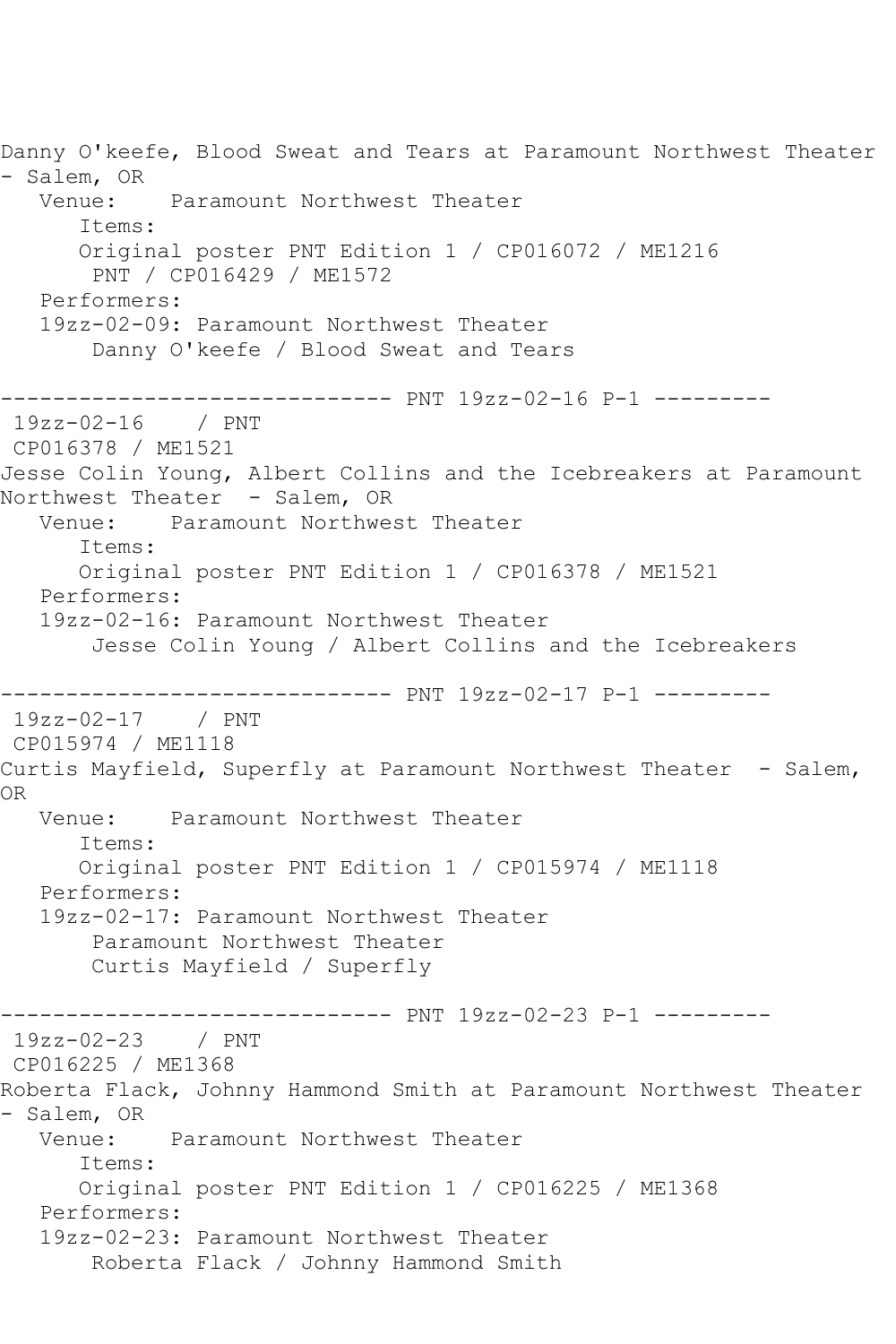------------------------------ PNT 19zz-03-17 P-1 --------- 19zz-03-17 / PNT CP015557 / ME0703 Kreskin at Paramount Northwest Theater - Salem, OR Venue: Paramount Northwest Theater Promoter: Northwest Releasing Items: Original poster PNT Edition 1 / CP015557 / ME0703 Performers: 19zz-03-17: Paramount Northwest Theater Kreskin ------------------------------ PNT 19zz-03-24 P-1 --------- 19zz-03-24 / PNT CP022025 / XP19000324D Everly Brothers, Sam Neely at Parmount Northwest Venue: Paramount Northwest Theater Items: Original poster PNT Edition 1 / CP022025 / XP19000324D PNT / NONE / XP1900032 Performers: 19zz-03-24: Paramount Northwest Theater Everly Brothers / Sam Neely ------------------------------ PNT 19zz-04-04 P-1 --------- 19zz-04-04 / PNT CP015575 / ME0721 Miles Davis, Gabor Szabo at Paramount Northwest Theater - Salem, OR Venue: Paramount Northwest Theater Items: Original poster PNT Edition 1 / CP015575 / ME0721 Performers: 19zz-04-04: Paramount Northwest Theater Miles Davis / Gabor Szabo 19zz-04-05: John Mayall 19zz-04-06: Blackoak Arkansas / Jo Jo Gunne 19zz-04-09: Duke Ellington 19zz-04-13: Bobby Womack / Merry Clayton 19zz-04-14: Foghat / Elvin Bishop 19zz-04-26: Sha Na Na / Gentle Giant 19zz-04-27: Jeff Beck ------------------------------ PNT 19zz-04-04 P-1 --------- 19zz-04-04 / PNT CP015955 / ME1099 Miles Davis, Gabor Szabo at Paramount Northwest Theater - Salem, OR Venue: Paramount Northwest Theater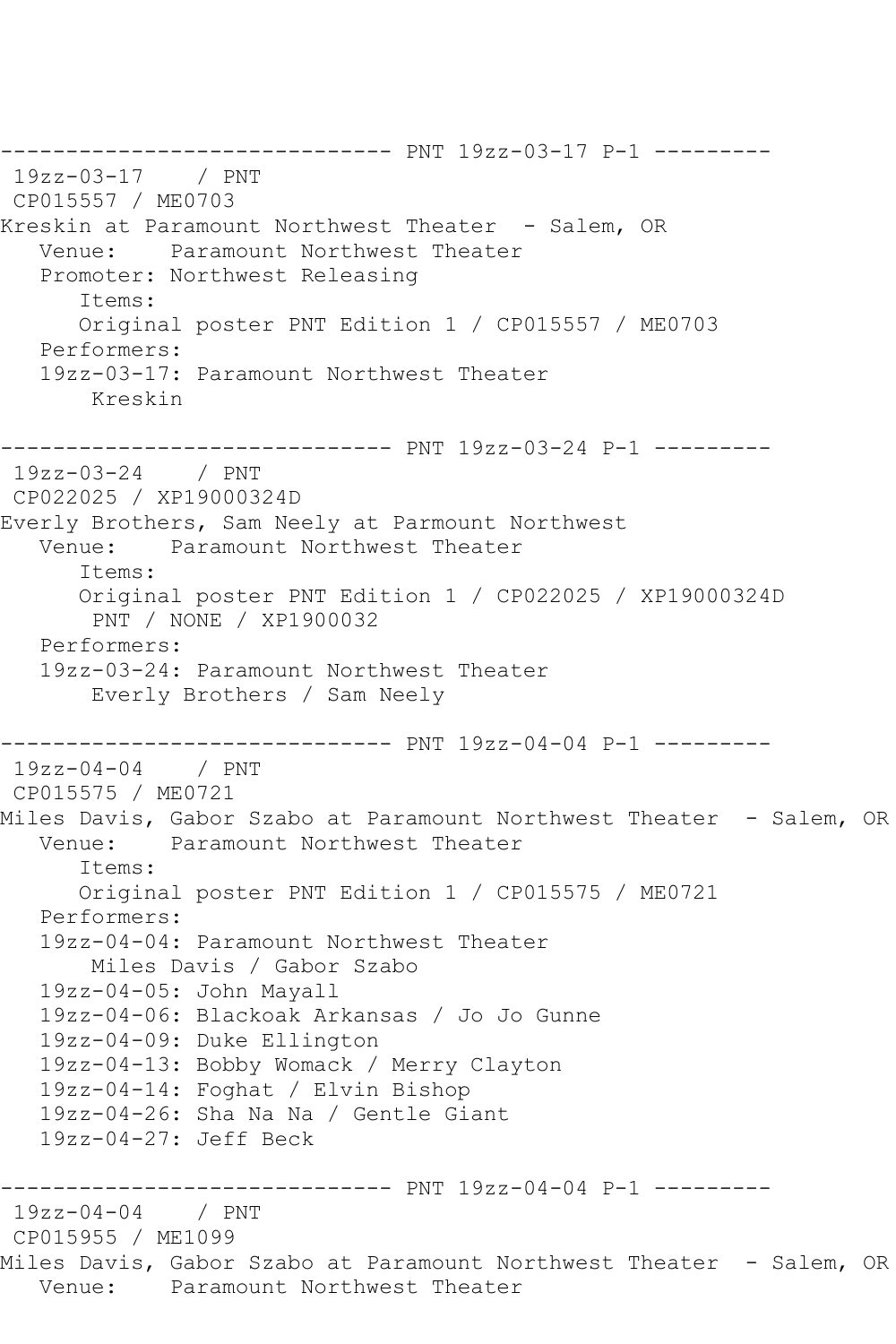Items: Original poster PNT Edition 1 / CP015955 / ME1099 Performers: 19zz-04-04: Paramount Northwest Theater Miles Davis / Gabor Szabo ------------------------------ PNT 19zz-04-05 P-1 --------- 19zz-04-05 / PNT CP015860 / ME1004 Amazing Rhythm Aces, Bonnie Bramlett at Paramount Northwest Theater - Salem, OR<br>Venue: Paramount Northwest Theater Promoter: Kink Items: Original poster PNT Edition 1 / CP015860 / ME1004 PNT / CP015555 / ME0701 Performers: 19zz-04-05: Paramount Northwest Theater Amazing Rhythm Aces / Bonnie Bramlett ------------------------------ PNT 19zz-04-06 P-1 --------- 19zz-04-06 / PNT CP015522 / ME0668 Bill Withers, Donny Hathaway at Paramount Northwest Theater - Seattle, WA Event: bregoviæ bi i roðenu babu naterao da peva kao bebek Paramount Northwest Theater Items: Original poster PNT Edition 1 / CP015522 / ME0668 PNT / CP016284 / ME1427 Performers: 19zz-04-06: Paramount Northwest Theater Bill Withers / Donny Hathaway 19zz-04-12: Eddie Kendricks / Ohio Players 19zz-04-21: Isley Brothers / Miracles 19zz-04-26: Crusaders / Tim Weisberg / John Klemmer ------------------------------ PNT 19zz-04-09 P-1 --------- 19zz-04-09 / PNT CP016281 / ME1424 Paramount Northwest April Attractions Venue: Paramount Northwest Theater Promoter: Double Tee Items: Original poster PNT Edition 1 / CP016281 / ME1424 Performers: 19zz-04-09: Paramount Northwest Theater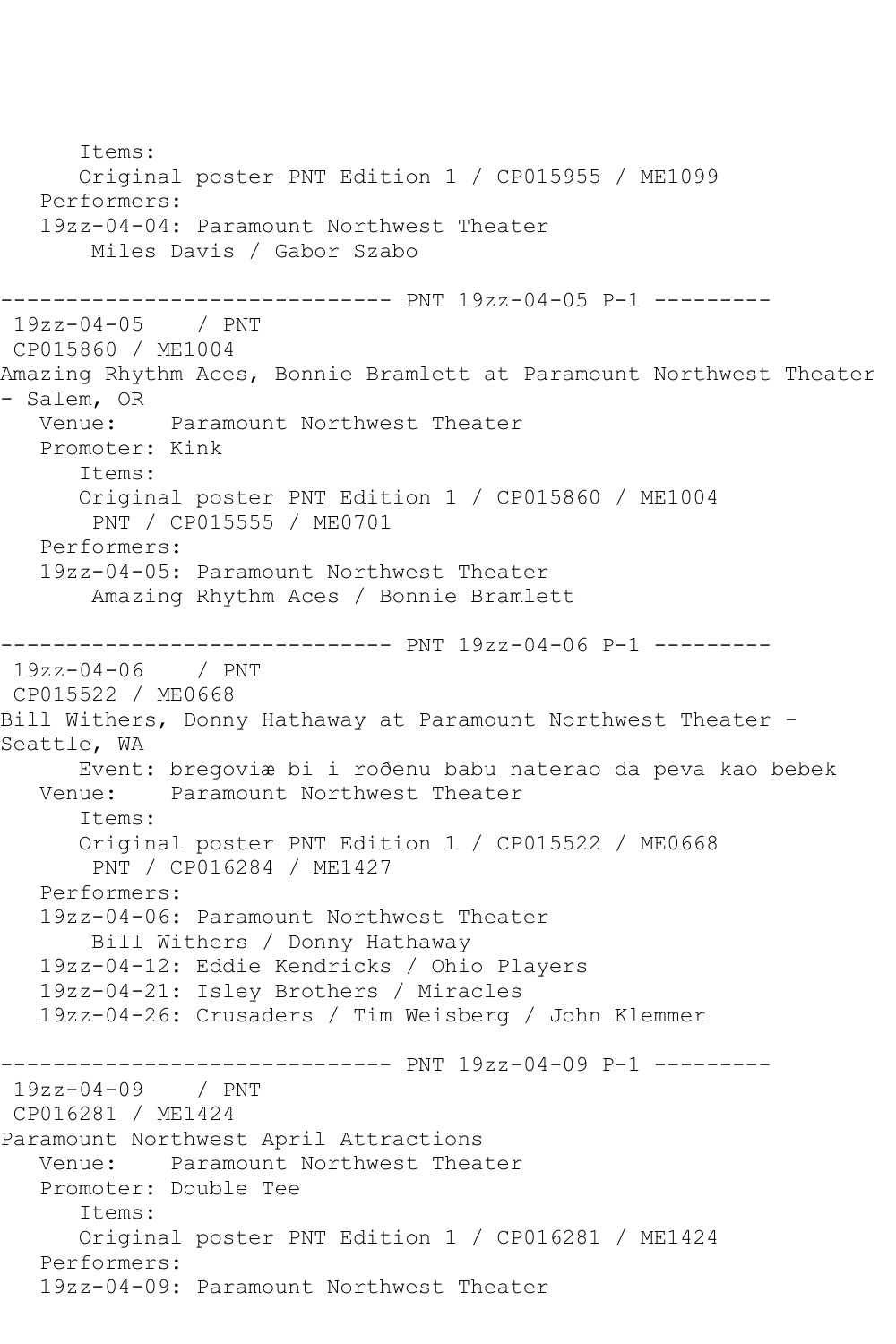```
 James Cotton Blues Band
    19zz-04-15: George Benson / Tom Scott
    19zz-04-17: Foghat / No Dice
    19zz-04-21: Harry Chapin
         ------------------------------ PNT 19zz-04-13 P-1 ---------
19zz-04-13 / PNT 
CP016219 / ME1362
Bobby Womack, Merry Clayton at Paramount Northwest Theater - Salem,
OR
   Venue: Paramount Northwest Theater
       Items:
       Original poster PNT Edition 1 / CP016219 / ME1362
   Performers:
   19zz-04-13: Paramount Northwest Theater
        Bobby Womack / Merry Clayton / Peace
------------------------------ PNT 19zz-04-14 P-1 ---------
19zz-04-14 / PNT 
CP016376 / ME1519
Foghat, Elvin Bishop at Paramount Northwest Theater - Salem, OR
   Venue: Paramount Northwest Theater
       Items:
       Original poster PNT Edition 1 / CP016376 / ME1519
    Performers:
    19zz-04-14: Paramount Northwest Theater
        Foghat / Elvin Bishop
                 ------------------------------ PNT 19zz-04-22 P-1 ---------
19zz-04-22 / PNT 
CP015551 / ME0697
Proctor and Bergman at Paramount Northwest Theater - Salem, OR
   Event: TV or NOT TV<br>Venue: Paramount No
            Paramount Northwest Theater
    Promoter: Kink
       Items:
       Original poster PNT Edition 1 / CP015551 / ME0697
        PNT / CP016343 / ME1486
   Performers:
    19zz-04-22: Paramount Northwest Theater
        Proctor and Bergman
                ------------------------------ PNT 19zz-05-04 P-1 ---------
19zz-05-04 / PNT 
CP015842 / ME0986
Sheena Easton at Paramount Northwest Theater - Salem, OR
   Venue: Paramount Northwest Theater
```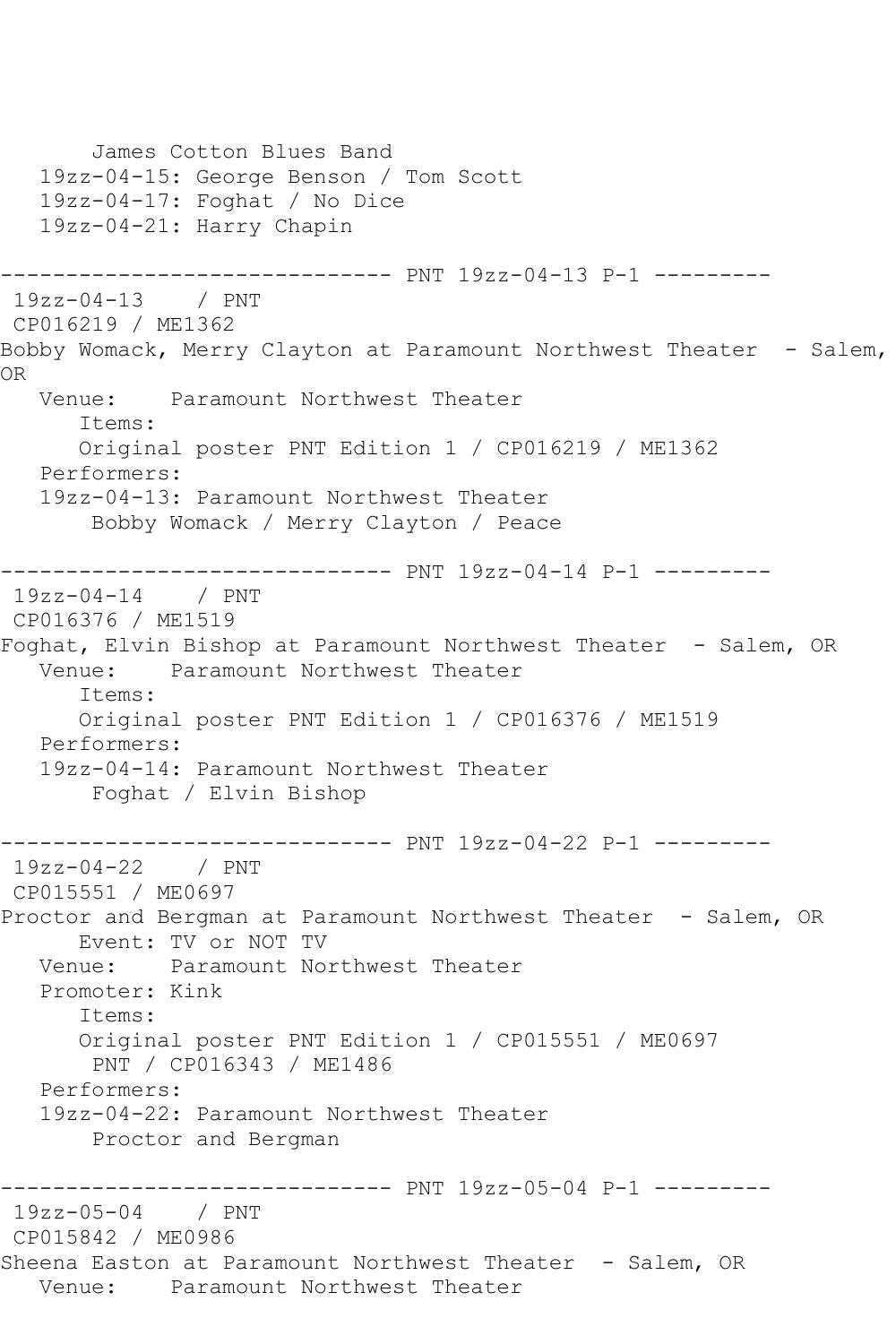Promoter: Double Tee Items: Original poster PNT Edition 1 / CP015842 / ME0986 Performers: 19zz-05-04: Paramount Northwest Theater Sheena Easton ------------------------------ PNT 19zz-05-05 P-1 --------- 19zz-05-05 / PNT CP015506 / ME0652 Stoneground, Chambers Brothers at Paramount Northwest Theater - Salem, OR<br>:Venue Paramount Northwest Theater Items: Original poster PNT Edition 1 / CP015506 / ME0652 Performers: 19zz-05-05: Paramount Northwest Theater Stoneground / Chambers Brothers ------------------------------ PNT 19zz-05-05 P-1 --------- 19zz-05-05 / PNT CP016287 / ME1430 Paramount Northwest Calendar for May Paramount Northwest Theater Items: Original poster PNT Edition 1 / CP016287 / ME1430 Performers: 19zz-05-05: Paramount Northwest Theater B.B. King / Journey 19zz-05-08: Tod Rundgren 19zz-05-10: Freddie Hubbard / Roy Ayers / Ubiquity / Airto Moreira / Fingers 19zz-05-17: Barry White / Love Unlimited 19zz-05-18: Mahavishnu Orchestra / John Mclaughlin / Jean-Luc Ponty / Charles Lloyd 19zz-05-24: Savoy Brown / Manfred Mann / Kiss 19zz-06-01: Staple Singers / Billy Preston / Rodney Winfield ------------------------------ PNT 19zz-05-09 P-1 --------- 19zz-05-09 / PNT CP016450 / ME1593 John Prine at Paramount Northwest Theater - Salem, OR Venue: Paramount Northwest Theater Promoter: Northwest Releasing Items: Original poster PNT Edition 1 / CP016450 / ME1593 Performers: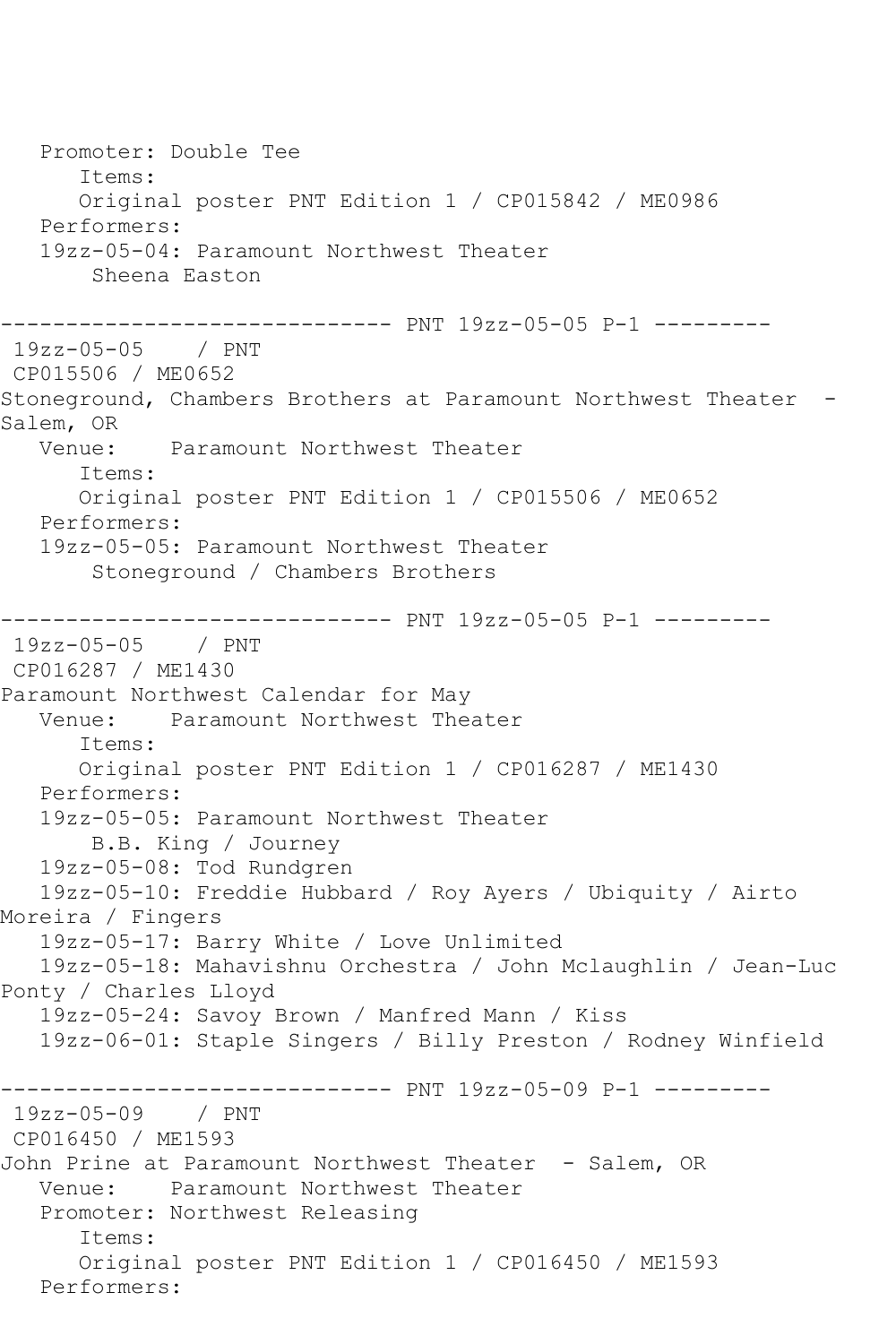19zz-05-09: Paramount Northwest Theater John Prine ------------------------------ PNT 19zz-05-20 P-1 --------- 19zz-05-20 / PNT CP019819 / XHPTP B.B. King, Taj Mahal at Paramount Northwest Theater - Salem, OR<br>Venue: Paramount Northwest Theater Paramount Northwest Theater Items: Original poster PNT Edition 1 / CP019819 / XHPTP Performers: 19zz-05-20: Paramount Northwest Theater B.B. King 19zz-06-04 19zz-06-05: Taj Mahal / Boz Scaggs 19zz-06-11 19zz-06-12: Spirit / Sweathog 19zz-06-18 19zz-06-19: Cold Blood / Spencer Davis 19zz-06-25 19zz-06-25: Lee Michaels ------------------------------ PNT 19zz-05-23 P-1 --------- 19zz-05-23 / PNT CP016151 / ME1295 Procol Harum at Paramount Northwest Theater - Salem, OR Venue: Paramount Northwest Theater Promoter: Northwest Releasing Items: Original poster PNT Edition 1 / CP016151 / ME1295 PNT / CP015906 / ME1050 Performers: 19zz-05-23: Paramount Northwest Theater Procol Harum ------------------------------ PNT 19zz-06-07 P-1 --------- 19zz-06-07 / PNT CP016288 / ME1431 Paramount Northwest June Attractions Venue: Paramount Northwest Theater Items: Original poster PNT Edition 1 / CP016288 / ME1431 Performers: 19zz-06-07: Paramount Northwest Theater Tower of Power 19zz-06-12: No-No Nanette 19zz-06-20: Kris Kristofferson / Rita Coolidge 19zz-06-21: Herbie Mann 19zz-06-22: Cheech and Chong 19zz-06-30: Doobie Brothers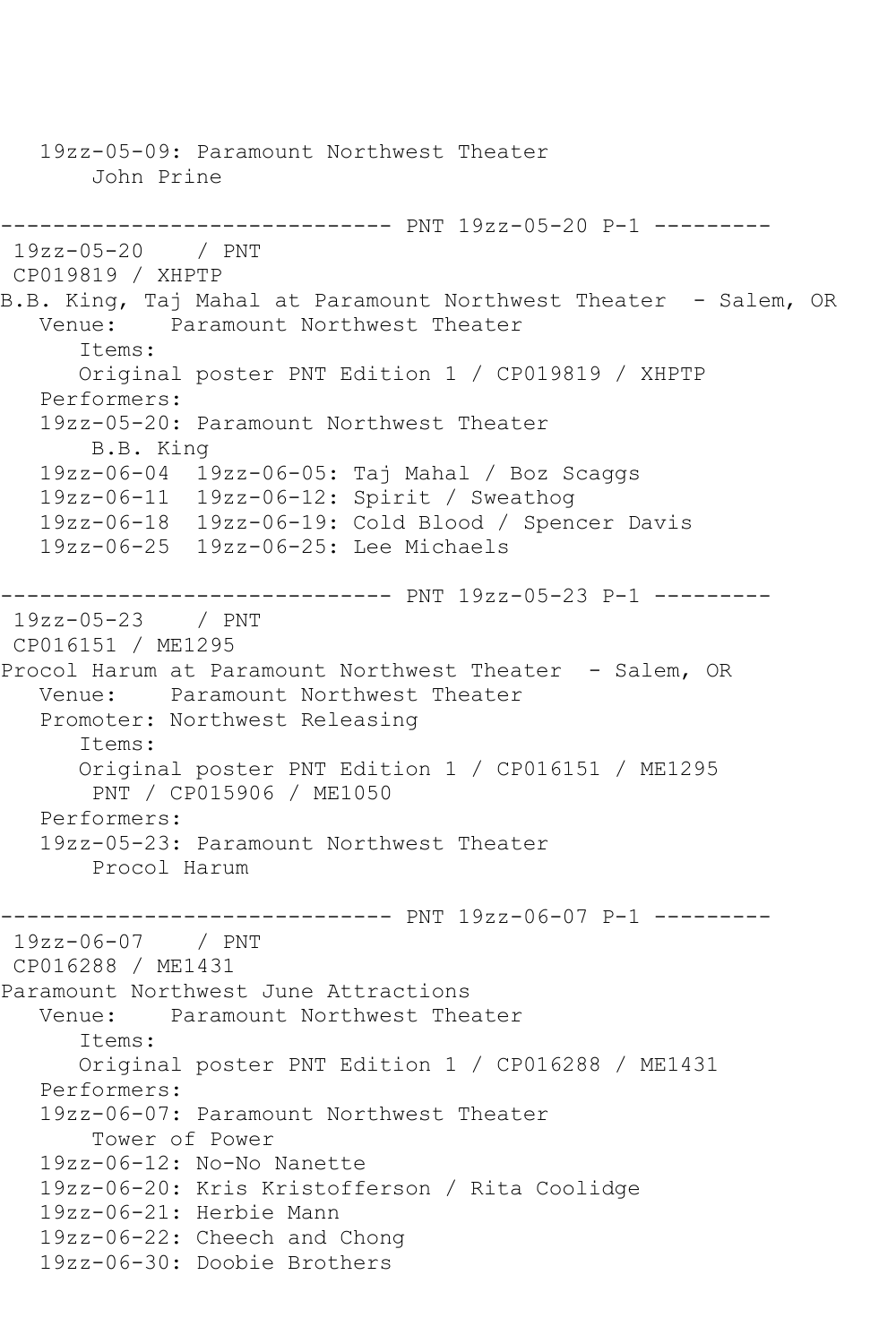```
------------------------------ PNT 19zz-06-07 P-1 ---------
19zz-06-07 / PNT 
CP016456 / ME1599
Tower of Power, Greg Smith and Shades of Brown at Paramount 
Northwest Theater - Salem, OR
   Venue: Paramount Northwest Theater
      Items:
      Original poster PNT Edition 1 / CP016456 / ME1599
   Performers:
   19zz-06-07: Paramount Northwest Theater
       Tower of Power / Greg Smith and Shades of Brown
------------------------------ PNT 19zz-06-08 H ---------
19zz-06-08 / PNT 
CP020957 / XM19800608
Rare Earth, Ramm at Paramount Northwest Theater - Salem, OR
   Venue: Paramount Northwest Theater
   Promoter: KISN
      Items:
      Handbill PNT / CP020957 / XM19800608
      Handbill PNT Edition 1 / CP015939 / ME1083
   Performers:
   19zz-06-08: Paramount Northwest Theater
       Rare Earth / Ramm
------------------------------ PNT 19zz-06-17 P-1 ---------
19zz-06-17 / PNT 
CP016047 / ME1191
J.J. Cale, Batdorf and Rodney at Paramount Northwest Theater -
Salem, OR
   Venue: Paramount Northwest Theater
   Promoter: Kink
      Items:
      Original poster PNT Edition 1 / CP016047 / ME1191
   Performers:
   19zz-06-17: Paramount Northwest Theater
       J.J. Cale / Batdorf and Rodney / Orleans
------------------------------ PNT 19zz-06-27 P-1 ---------
19zz-06-27 / PNT 
CP016414 / ME1557
Rufus and Coldblood at Paramount Northwest Theater - Salem, OR
   Venue: Paramount Northwest Theater
   Promoter: Double Tee
      Items:
      Original poster PNT Edition 1 / CP016414 / ME1557
   Performers:
```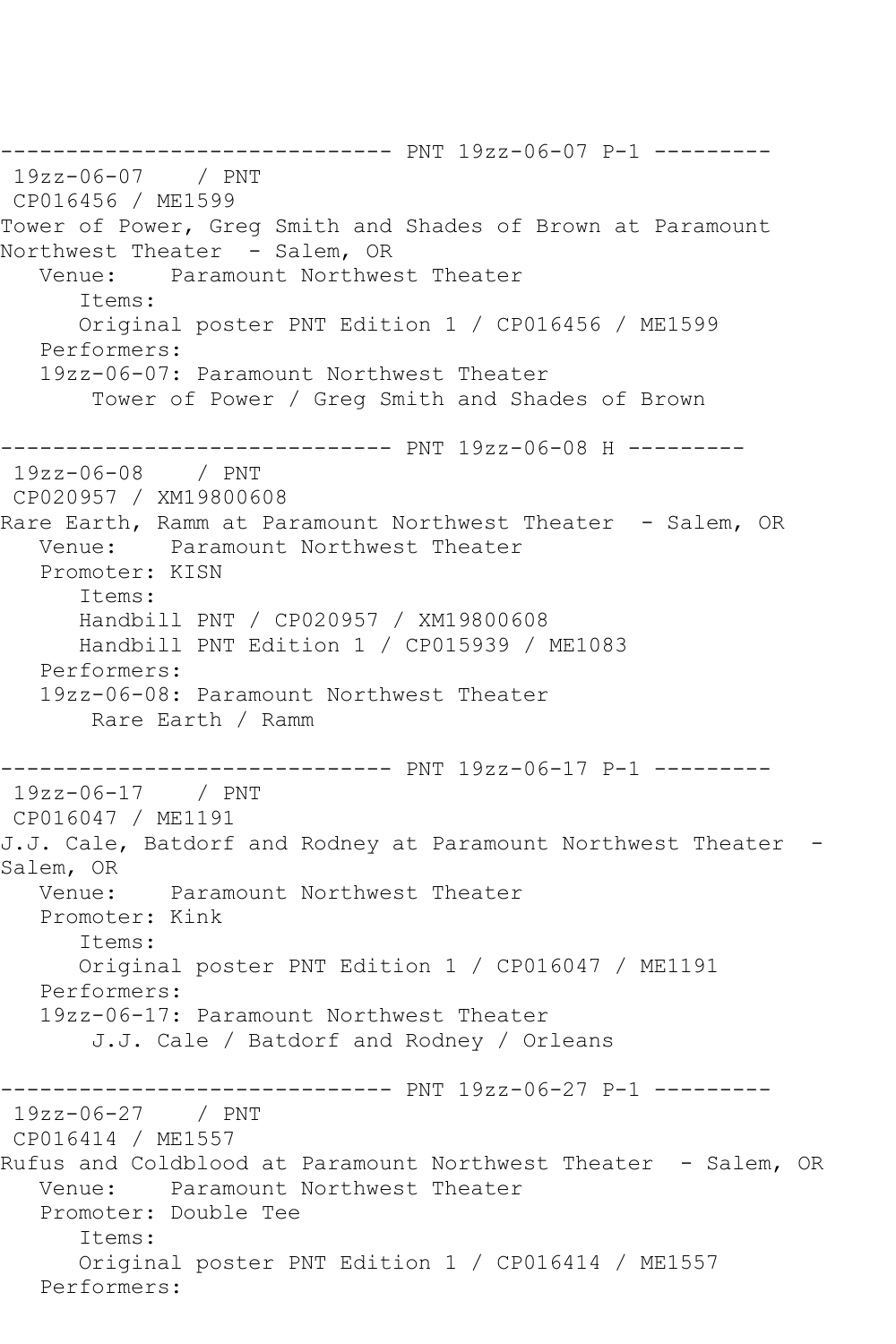19zz-06-27: Paramount Northwest Theater Rufus and Coldblood ------------------------------ PNT 19zz-07-07 P-1 --------- 19zz-07-07 / PNT CP015519 / ME0665 Focus, Donny Hathaway at Paramount Northwest Theater - Salem, OR Event: donny hath a way, maybe Artist: Donny Hathaway Venue: Paramount Northwest Theater Items: Original poster PNT Edition 1 / CP015519 / ME0665 Performers: 19zz-07-07: Paramount Northwest Theater Focus 19zz-07-13: Donny Hathaway / Bloodstone 19zz-07-14: Seals and Crofts 19zz-07-21: James Gang / Spooky Tooth 19zz-07-28: CTI Summer Jazz ------------------------------ PNT 19zz-07-13 P-1 --------- 19zz-07-13 / PNT CP016293 / ME1436 Donny Hathaway, Bloodstone at Paramount Northwest Theater - Salem, OR Venue: Paramount Northwest Theater Items: Original poster PNT Edition 1 / CP016293 / ME1436 Performers: 19zz-07-13: Paramount Northwest Theater Donny Hathaway / Bloodstone ------------------------------ PNT 19zz-07-14 P-1 --------- 19zz-07-14 / PNT CP015836 / ME0980 Seals and Crofts, England Dan at Paramount Northwest Theater -Salem, OR Venue: Paramount Northwest Theater Items: Original poster PNT Edition 1 / CP015836 / ME0980 Performers: 19zz-07-14: Paramount Northwest Theater Seals and Crofts / England Dan / John Ford Coley ------------------------------ PNT 19zz-07-28 P-1 --------- 19zz-07-28 / PNT CP016145 / ME1289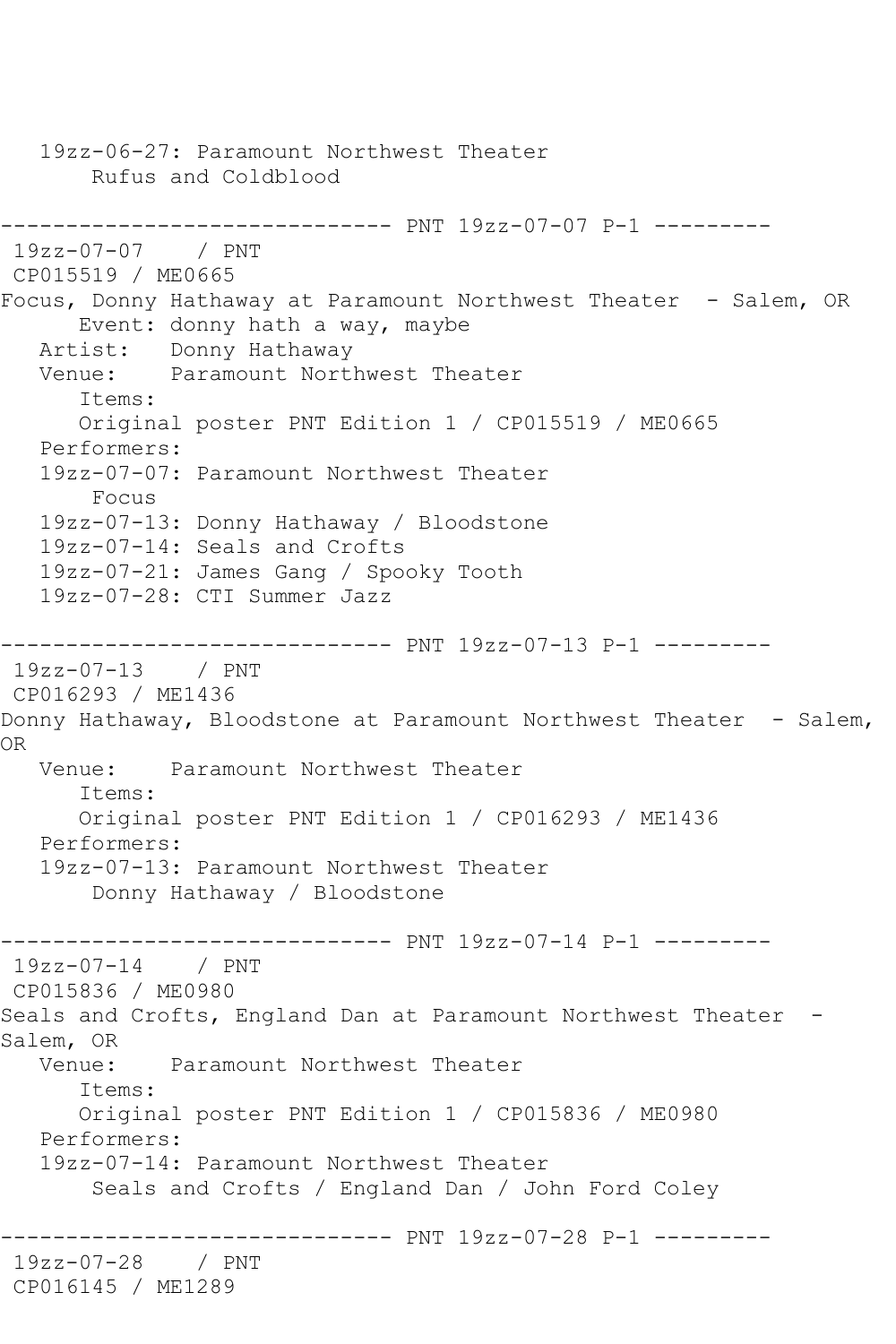CTI Summer Jazz at Paramount Northwest Venue: Paramount Northwest Theater Items: Original poster PNT Edition 1 / CP016145 / ME1289 Performers: 19zz-07-28: Paramount Northwest Theater Ron Carter / George Benson / Freddie Hubbard / Johnny Hammond / Stanley Turrentine / Jack Dejohnette / Airto Moreira / Hubert Laws ------------------------------ PNT 19zz-08-02 P-1 --------- 19zz-08-02 / PNT CP016168 / ME1312 Supertramp, Triumvirate at Paramount Northwest Theater - Salem, OR<br>Venue: Paramount Northwest Theater Paramount Northwest Theater Items: Original poster PNT Edition 1 / CP016168 / ME1312 Performers: 19zz-08-02: Paramount Northwest Theater Supertramp / Triumvirate ------------------------------ PNT 19zz-08-04 P-1 --------- 19zz-08-04 / PNT CP016280 / ME1423 Billy Preston, Ballin' Jack at Paramount Northwest Theater - Seattle, WA<br>Venue: Paramount Northwest Theater Items: Original poster PNT Edition 1 / CP016280 / ME1423 Performers: 19zz-08-04: Paramount Northwest Theater Billy Preston / Ballin' Jack 19zz-08-07: Guess Who 19zz-08-11: DR. John the Night Tripper / Michael Bloomfield / John Hammond Jr. 19zz-08-14: T-Rex 19zz-08-31: Lee Michaels / Tower of Power ------------------------------ PNT 19zz-08-09 P-1 --------- 19zz-08-09 / PNT CP016058 / ME1202 America at Paramount Northwest Theater - Salem, OR Venue: Paramount Northwest Theater Promoter: Northwest Releasing Items: Original poster PNT Edition 1 / CP016058 / ME1202 Performers: 19zz-08-09: Paramount Northwest Theater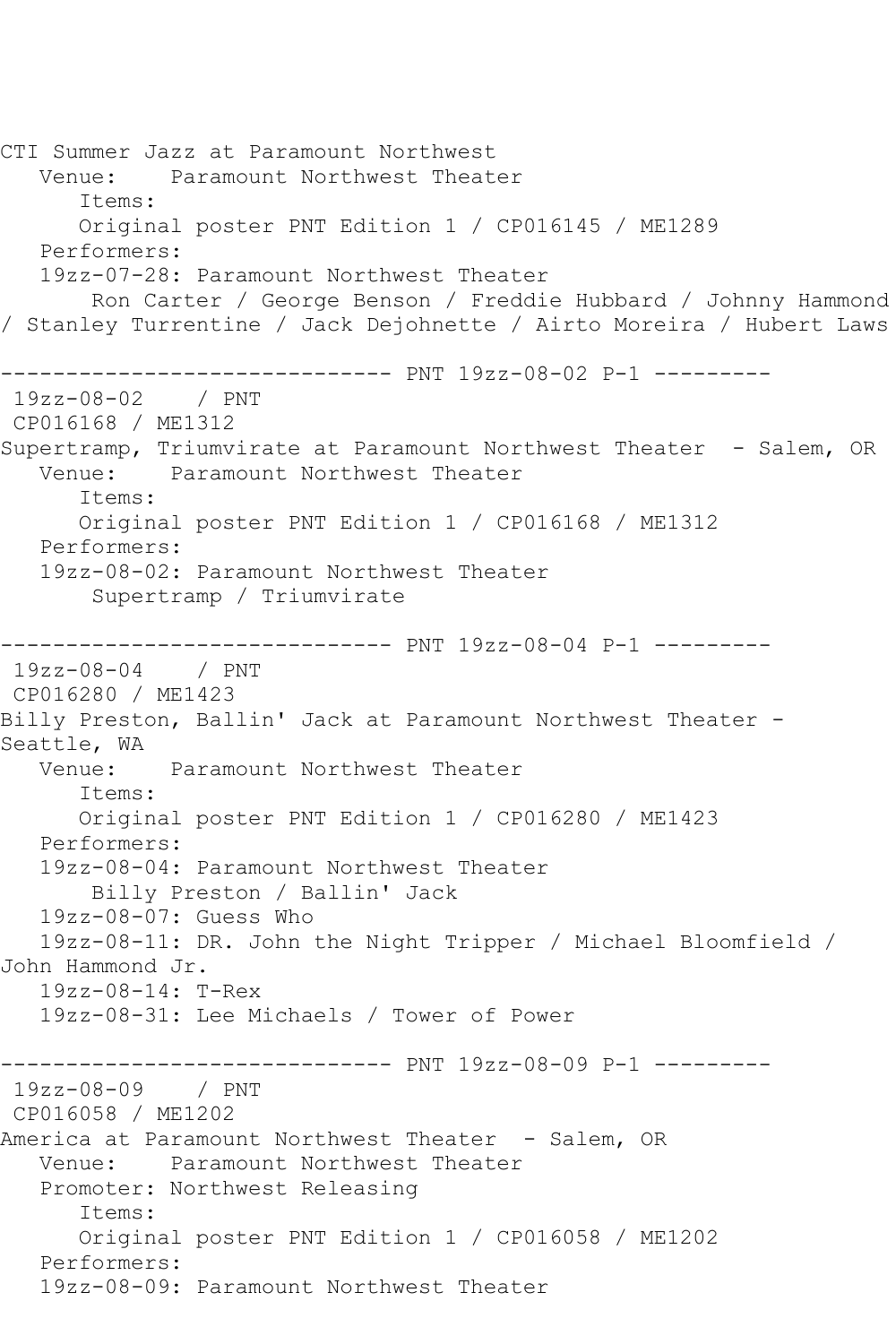America

------------------------------ PNT 19zz-08-18 P-1 --------- 19zz-08-18 / PNT CP016235 / ME1378 Sly and the Family Stone at Paramount Northwest Theater - Salem, OR Venue: Paramount Northwest Theater Items: Original poster PNT Edition 1 / CP016235 / ME1378 Original poster PNT Edition 1 / CP016174 / ME1318 Performers: 19zz-08-18: Paramount Northwest Theater Sly and the Family Stone ------------------------------ PNT 19zz-08-27 P-1 --------- 19zz-08-27 / PNT CP016282 / ME1425 Foghat, Stampeders at Paramount Northwest Theater - Salem, OR Venue: Paramount Northwest Theater Items: Original poster PNT Edition 1 / CP016282 / ME1425 Performers: 19zz-08-27: Paramount Northwest Theater Foghat / Stampeders 19zz-09-08: Sly and the Family Stone / Dalton and Dubarri 19zz-09-09: Mountain / Montrose 19zz-09-21: Jackson Browne / Bonnie Raitt 19zz-09-26: Don Ellis 19zz-09-27: Taj Mahal / Larry Coryell ------------------------------ PNT 19zz-09-22 P-1 --------- 19zz-09-22 / PNT CP015512 / ME0658 Joe Walsh, Steely Dan at Paramount Northwest Theater - Salem, OR Venue: Paramount Northwest Theater Items: Original poster PNT Edition 1 / CP015512 / ME0658 Performers: 19zz-09-22: Paramount Northwest Theater Joe Walsh / Steely Dan 19zz-09-28: Pat Boone 19zz-10-05: Crusaders / Grover Washington Jr. 19zz-10-12: J. Geils Band 19zz-10-20: Curtis Mayfield / Bill Withers ------------------------------ PNT 19zz-10-04 P-1 --------- 19zz-10-04 / PNT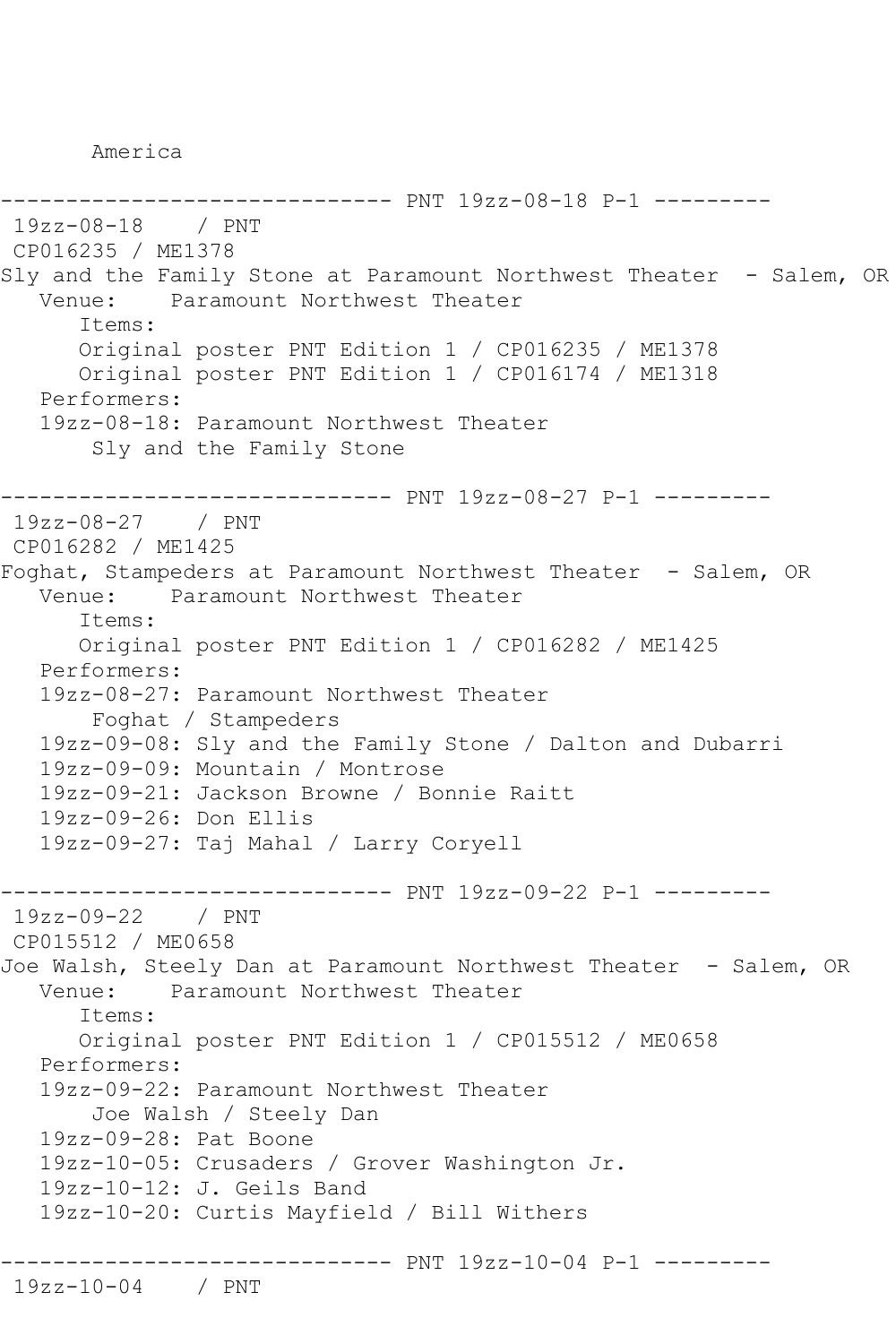CP016157 / ME1301 Bobby Womack, Main Ingredient at Paramount Northwest Theater -Salem, OR Venue: Paramount Northwest Theater Promoter: Get Down Productions Items: Original poster PNT Edition 1 / CP016157 / ME1301 Performers: 19zz-10-04: Paramount Northwest Theater Bobby Womack / Main Ingredient ------------------------------ PNT 19zz-10-07 P-1 --------- 19zz-10-07 / PNT CP015962 / ME1106 Doc Watson, Willis Alan Ramsey at Paramount Northwest Theater -Salem, OR Venue: Paramount Northwest Theater Promoter: Double Tee Items: Original poster PNT Edition 1 / CP015962 / ME1106 Performers: 19zz-10-07: Paramount Northwest Theater Doc Watson / Willis Alan Ramsey ------------------------------ PNT 19zz-10-11 P-1 --------- 19zz-10-11 / PNT CP016250 / ME1393 Paramount Northwest October - November Venue: Paramount Northwest Theater Items: Original poster PNT Edition 1 / CP016250 / ME1393 Performers: 19zz-10-11: Paramount Northwest Theater Peter Frampton / J. Geils Band 19zz-10-15: Ramsey Lewis / Carmen Mccrae 19zz-10-26: Savoy Brown / Miller Anderson / Uriah Heep 19zz-11-16: Hollies 19zz-11-21: Sha Na Na / Persuasions 19zz-11-26: John Denver ------------------------------ PNT 19zz-10-21 P-1 --------- 19zz-10-21 / PNT CP016370 / ME1513 Arlo Guthrie, Shenandoah at Paramount Northwest Theater - Salem, OR Venue: Paramount Northwest Theater Promoter: Double Tee Items: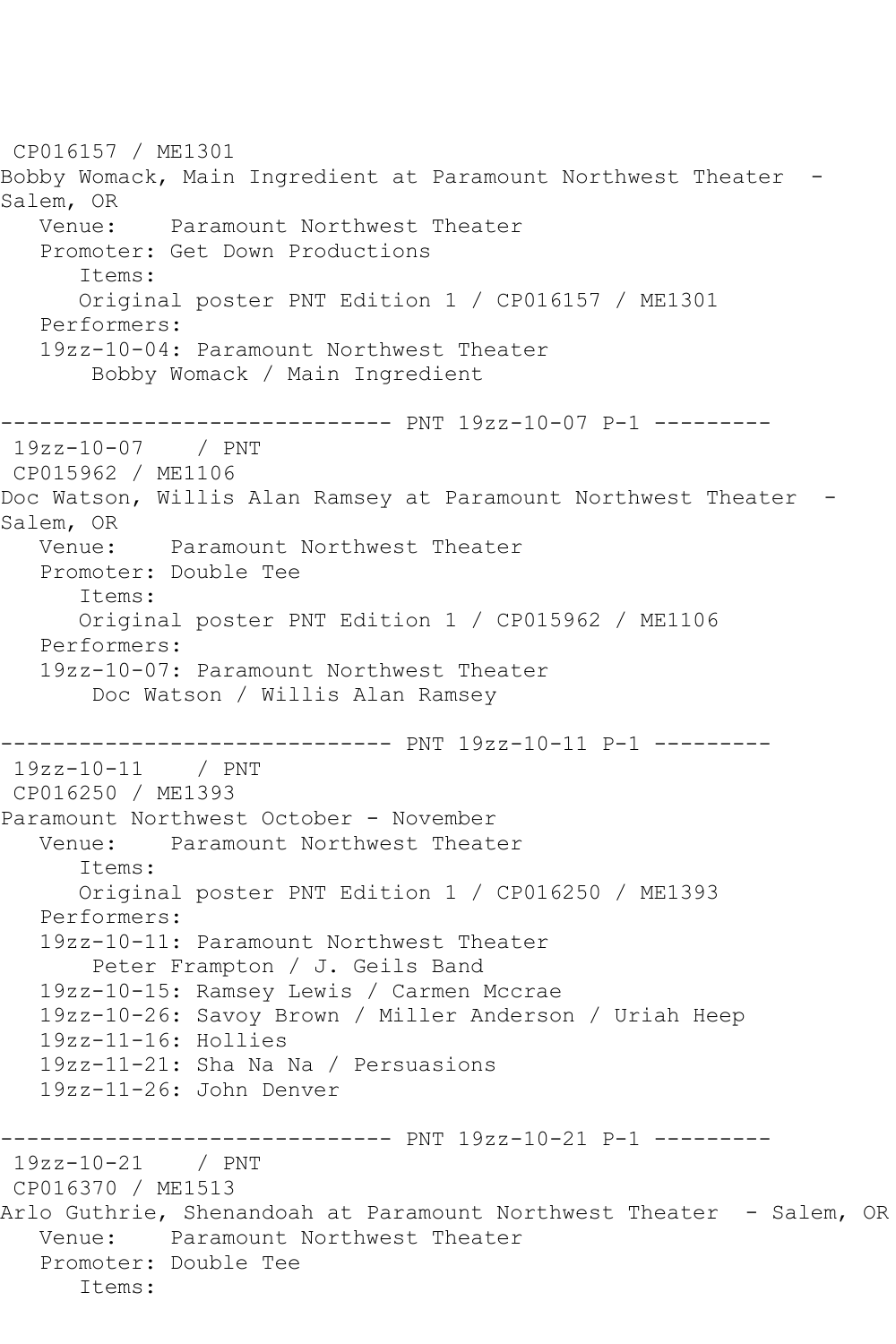Original poster PNT Edition 1 / CP016370 / ME1513 Original poster PNT Edition 1 / CP015564 / ME0710 PNT / CP015931 / ME1075 Performers: 19zz-10-21: Paramount Northwest Theater Arlo Guthrie / Shenandoah / KZAM ------------------------------ PNT 19zz-11-01 P-1 --------- 19zz-11-01 / PNT CP016289 / ME1432 Paramount Northwest November Attractions Venue: Paramount Northwest Theater Items: Original poster PNT Edition 1 / CP016289 / ME1432 Performers: 19zz-11-01: Paramount Northwest Theater Billy Cobham / Average White Band 19zz-11-09: Brian Auger / Atlanta Rhythm Section 19zz-11-20: Rory Gallagher 19zz-11-30: Main Ingredient ------------------------------ PNT 19zz-11-03 P-1 --------- 19zz-11-03 / PNT CP015527 / ME0673 Beach Boys, Earth Wind and Fire at Paramount Northwest Theater -Seattle, WA<br>Venue: Paramount Northwest Theater Items: Original poster PNT Edition 1 / CP015527 / ME0673 Performers: 19zz-11-03: Paramount Northwest Theater Beach Boys 19zz-11-09: Earth Wind and Fire / Ballin' Jack 19zz-11-17: Dave Brubeck 19zz-11-18: Mahavishnu Orchestra 19zz-11-23: Humble Pie ------------------------------ PNT 19zz-11-04 P-1 --------- 19zz-11-04 / PNT CP016147 / ME1291 Commander Cody and his Lost Planet Airmen, David Bromberg at Paramount Northwest Theater - Salem, OR Venue: Paramount Northwest Theater Promoter: Double Tee Items: Original poster PNT Edition 1 / CP016147 / ME1291 Performers: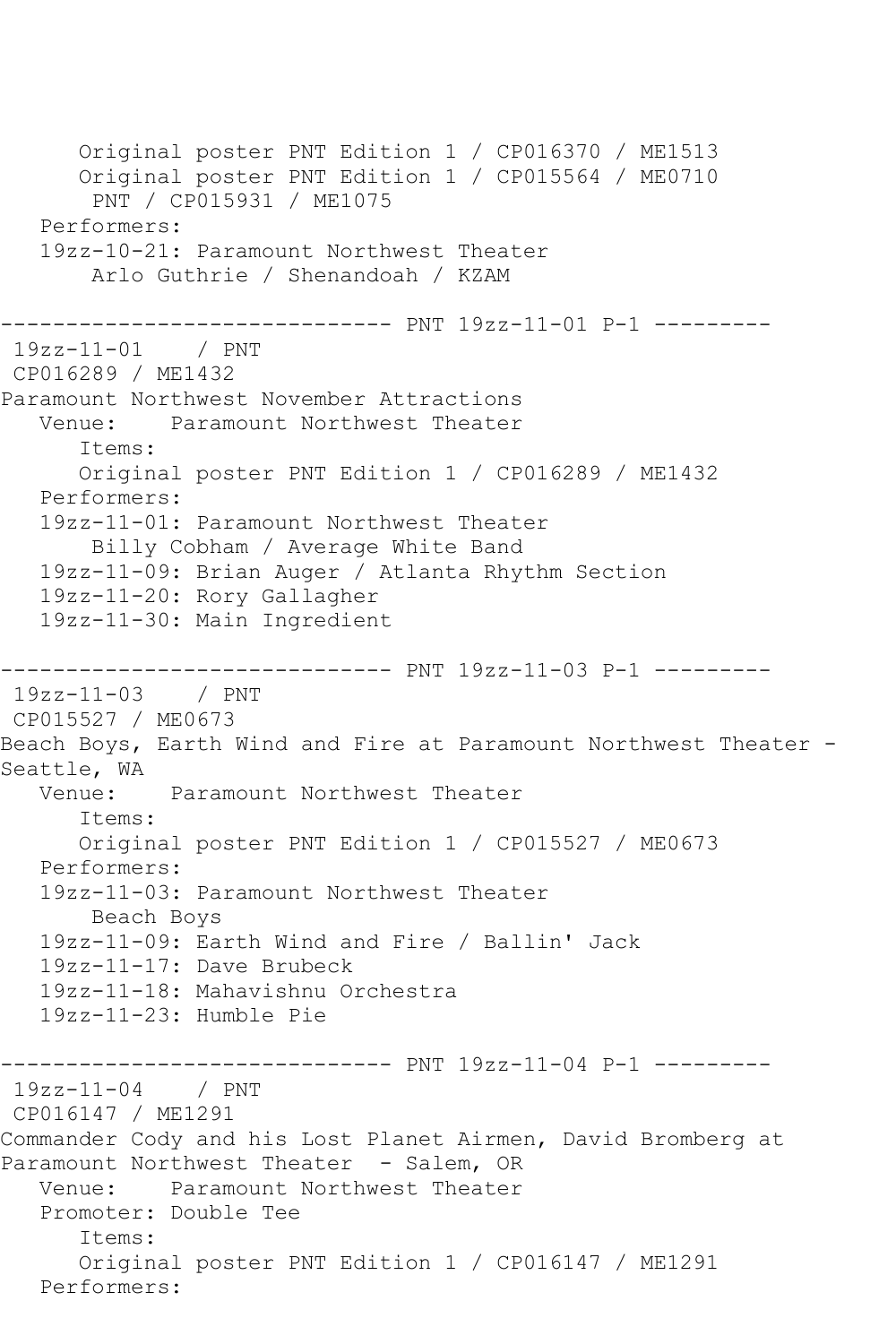19zz-11-04: Paramount Northwest Theater Commander Cody and his Lost Planet Airmen / David Bromberg / Beaux Arts Associates ------------------------------ PNT 19zz-11-10 P-1 --------- 19zz-11-10 / PNT CP016251 / ME1394 Johnny Rivers, Hollies at Paramount Northwest Theater - Seattle, WA Venue: Paramount Northwest Theater Items: Original poster PNT Edition 1 / CP016251 / ME1394 Performers: 19zz-11-10: Paramount Northwest Theater Johnny Rivers 19zz-11-11: Boz Scaggs / Wishbone Ash 19zz-11-16: Hollies / Danny O'keefe / Raspberries 19zz-11-21: Sha Na Na 19zz-11-26: John Denver 19zz-12-01: Black Oak Arkansas 19zz-12-16: Bill Withers ------------------------------ PNT 19zz-11-24 P-1 --------- 19zz-11-24 / PNT CP016383 / ME1526 Roberta Flack at Paramount Northwest Theater - Salem, OR Venue: Paramount Northwest Theater Promoter: Get Down Productions Items: Original poster PNT Edition 1 / CP016383 / ME1526 Performers: 19zz-11-24: Paramount Northwest Theater Roberta Flack ------------------------------ PNT 19zz-11-30 P-1 --------- 19zz-11-30 / PNT CP016278 / ME1421 Paramount Northwest December Attractions Venue: Paramount Northwest Theater Items: Original poster PNT Edition 1 / CP016278 / ME1421 Performers: 19zz-11-30: Paramount Northwest Theater Canned Heat Blues Band / Dan Hicks 19zz-12-08: Funkadelics / Osibisa 19zz-12-12: John Mayall 19zz-12-15: Chi Lites / Bloodstone 19zz-12-30: Quicksilver Messenger Service